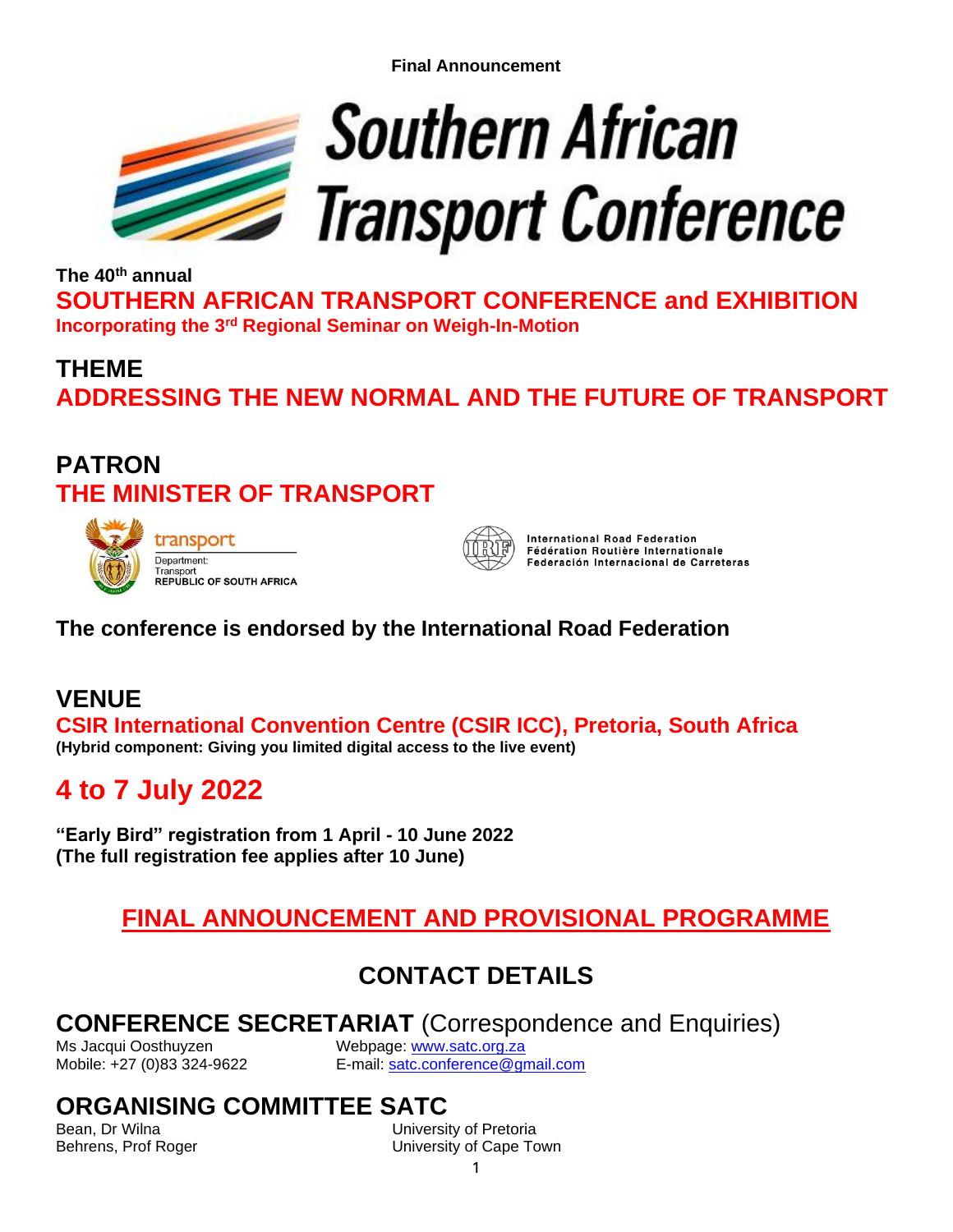De Beer, Mr Gerhard Dimitrov, Ms Laverne **Dimitrov, Ms Laverne Accord Contract Contract Development Bank SA** Gräbe, Prof Hannes University of Pretoria Jennings, Ms Gail **All Accord Consultant** Research Consultant Maina, Prof James (Chairman) University of Pretoria Manana, Ms Khibi **Nanana**, Ms Khibi **Nanana**, Ms Khibi **Department of Transport** Mhlanga-Mochadibane, Ms Mavis Tshwane Women in Transport Mokonyama, Dr Mathetha CSIR Built Environment Oosthuyzen, Ms Jacqui Secretariat Pretorius, Dr Pieter **Innovative Transport Solutions** Ribbens, Dr Hubrecht **Consultant** Consultant Consultant Consultant Consultant Consultant Consultant Consultant Consultant Consultant Consultant Consultant Consultant Consultant Consultant Consultant Consultant Consultant C Ssamula, Dr Bridget Steyn, Prof Wynand **Example 20 Steep and Steyn, Prof Wynand** Verhaeghe, Mr Benoit CSIR Built Environment Visser, Prof Alex University of Pretoria Wang, Mr Yuchen SACTCC

Mashiri, Mr Mac Gwarajena Transport Research and Development Mojafi, Mr Tebogo South African Maritime Safety Authority Nordengen, Dr Paul Heavy Vehicle Transport Technology Africa

## **TECHNICAL COMMITTEE SATC**

Adams, Prof Charles **Kwame Nkrumah University of Science & Technology**, Kumasi, Ghana Ölçer, Prof Dr Aykut World Maritime University, Sweden The University of Texas, USA Wegman, Prof Fred Delft University of Technology, The Netherlands

## **ORGANISING COMMITTEE ISWIM**

Fortune, Ms Marisa **Syntell**, South Africa Houliston, Mr Andrew Syntell, South Africa Lees, Mr Andy **Communist Communist Communist Communist Communist Communist Communist Communist Communist Communist Communist Communist Communist Communist Communist Communist Communist Communist Communist Communist Communi** Leseane, Mr Layton SANRAL, South Africa Oosthuyzen, Ms Jacqui SATC, South Africa

Coetzee, Mr Christopher Conference Planner, South Africa Jacob, Mr Bernard Gustave Eiffel University, France Koniditsiotis, Mr Chris **President, International Society for WIM**, Australia Mays, Ms Caroline Texas Department of Transportation, USA Regehr, A/Prof Jonathan University of Manitoba, Canada Sik, Mr Rob **Mikros Systems, South Africa** Van Loo, Mr Hans **Come International**, Switzerland Walker, Ms Debbie **Federal Highway Administration**, USA Žnidarič, Mr Aleš National Building and Civil Engineering institute, Slovenia

### **INVITATION**

Everyone in any way connected with transport is invited to register for the 40th Southern African Transport Conference (SATC 2022). It will be of particular interest to: municipal and provincial employees, policy and decision-makers, academics, researchers, students and professionals active in the planning, construction, manufacturing, logistics, operation and safety of passenger and freight transport, road traffic, rail, ports, maritime and aviation. End-users will also find the conference of interest.

### **SYNOPTIC PROGRAMME**

From Monday to Thursday the sessions/workshops (1A-1E, 2A-2D, 3A-3E, 4A-4E) take place over a full day and it is therefore possible to **register for only one session** per day. However, once at the conference, delegates are welcome to **move between sessions**, space permitting.

ISWIM delegates may register for the full day Technical Tour (5A) scheduled for Friday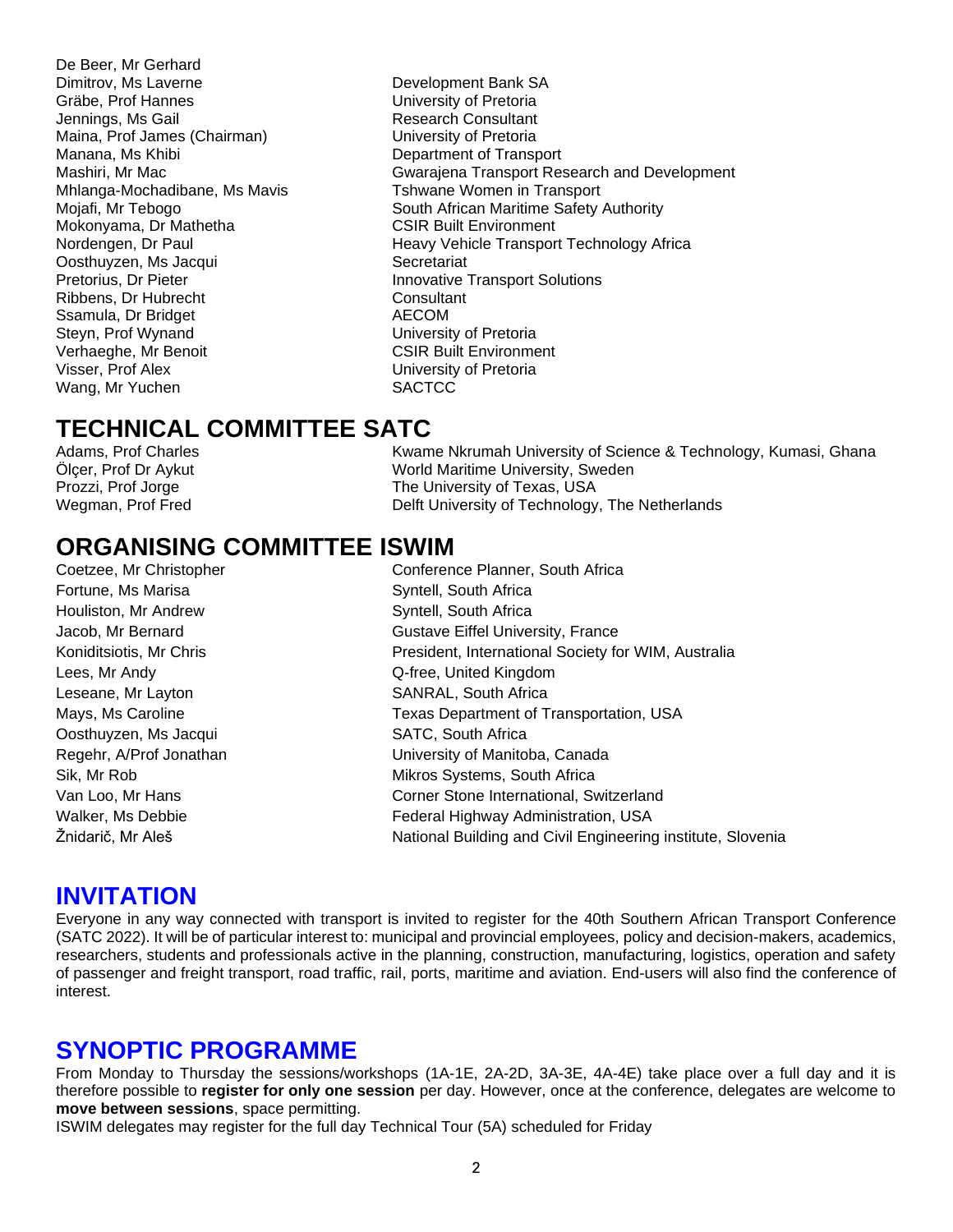| <b>DATE</b>          | <b>SESSION NO</b> | <b>EVENT</b>                                                                                                    |
|----------------------|-------------------|-----------------------------------------------------------------------------------------------------------------|
| Monday,              |                   | <b>Opening Session</b>                                                                                          |
| 4 July               | 1A                | <b>Infrastructure</b>                                                                                           |
|                      | 1B                | Treasury Workshop - Public Transport and Spatial Transformation                                                 |
|                      | 1C                | <b>Traffic Engineering</b>                                                                                      |
|                      | 1D                | Rail                                                                                                            |
|                      | 1E                | <b>Rural Development/ Capacity Building</b>                                                                     |
| Tuesday,             | 2A                | <b>Infrastructure</b>                                                                                           |
| 5July                | 2B                | <b>Urban and Public Transport and Rural Development (combined</b><br>session)                                   |
|                      | 2C                | <b>Freight and Logistics</b>                                                                                    |
|                      | 2D                | <b>Traffic Management, Safety and Security</b>                                                                  |
| Wednesday,<br>6 July | 3A                | 3rd Regional Seminar on Weigh-In-Motion                                                                         |
|                      | 3B                | <b>Urban and Public Transport</b>                                                                               |
|                      | 3C                | 9 <sup>th</sup> China-Africa Transport Co-operation Forum and Maglev Trains<br><b>Applications</b>              |
|                      | 3D                | <b>Maritime</b>                                                                                                 |
|                      | 3E                | <b>Aviation Workshop</b>                                                                                        |
| Thursday,            | 4Α                | 3rd Regional Seminar on Weigh-In-Motion                                                                         |
| 7 July               | 4B                | Disruptive Women forging a new normal in the transport sector -<br>Brought to you by Tshwane Women in Transport |
|                      | 4C                | <b>Public Private Partnership Workshop</b>                                                                      |
|                      | 4D                | Second Decade of Action for Road Safety, 2021 - 2030                                                            |
|                      | 4E                | <b>Integrated Public Transport Networks</b>                                                                     |
| Friday,<br>8July     | 5A                | 3rd Regional Seminar on Weigh-In-Motion Technical Tour                                                          |

#### **SPECIAL EVENT**

**Opening** – SOUL BLEND (Afro-Soul acapella group)

## **SOCIAL FUNCTIONS**

**Cocktail Party – 17:00 to 18:30, Sponsored by Innovative Transport Solutions:**

A cocktail party will be held at the conference venue after the day's proceedings on **Monday, 4 July 2022.** The following awards for papers presented at the conference will be announced: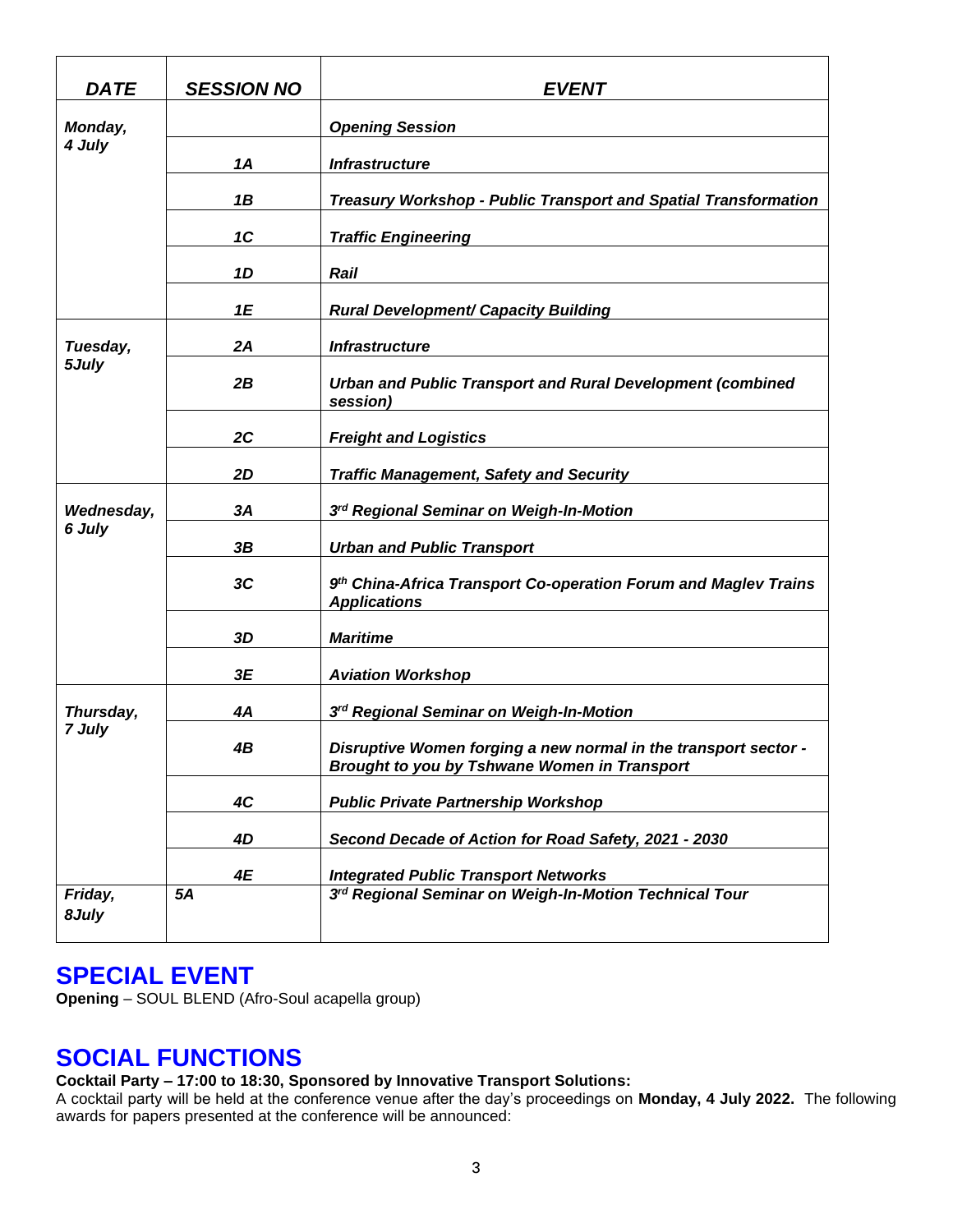- ➢ SATC Award for the **"Best Paper"**;
- ➢ SATC Award for the "**Best Practical Paper**"
- ➢ SAICE Transportation Division Award for the **"Best Paper by a Young Professional"**
- ➢ The '**Distinguished SATC Fellow**' award

Delegates registered for any of the four days of the conference are invited to attend and are requested to indicate their attendance on the registration form.

### **3 rd REGIONAL SEMINAR ON WEIGH-IN-MOTION SOCIAL FUNCTIONS**

Delegates registered for the Wednesday ISWIM session (3A) and the Thursday ISWIM session (4A), may attend the following functions:

**Tuesday evening, 5 July: Welcome cocktail function at the City Lodge Lynnwood** – 17h30 (This function is sponsored. Please ensure that you select the function when registering)

**Wednesday evening, 6 July: Barbecue (Entertainment: African Dancers) at the CSIR ICC** – 17h30 (This function is sponsored. Please ensure that you select the function when registering)

**Friday 8 July: Full day Technical Tour to Mantsole Traffic Control Centre –** The bus will depart at 08h00 from the City Lodge Lynnwood. 1 CPD point is earned and the cost of R300 will be added to your invoice. Lunch and refreshments will be served. This tour is sponsored.

ISWIM delegates may attend the Monday evening cocktail function (There is no cost as this is a sponsored event. Please ensure that you select the function when registering)

Thank you to our ISWIM Major Sponsors:

- CAMEA
- Intercomp Company
- International Road Dynamics (IRD Inc)
- **Mikros**
- Q-Free

### **EXHIBITION**

An exhibition – a showcase for all related industries – will run concurrently with the conference from Monday, 4 July to Thursday, 7 July 2022. Exhibition space (3m x 3m) is available on a first come, first served basis. Organisations wishing to exhibit are requested to contact the Conference Secretariat.

### **PROMOTIONAL OPPORTUNITIES**

Organizations interested in Promotional Opportunities should contact the Conference Secretariat.

### **ACCOMMODATION**

#### **The following special rates will apply to delegates**

| <b>TOWN LODGE MENLO PARK</b>                    | <b>CITY LODGE LYNNWOOD</b>               |
|-------------------------------------------------|------------------------------------------|
| Atterbury Rd, Menlo Park, Pretoria              | Cnr Lynnwood & Daventry Rds, Lynnwood,   |
|                                                 | Pretoria                                 |
| Tel: 012 348-2711 (Ask for reservations)        | Tel: 012 471-0300 (Ask for reservations) |
| E-mail: tlmenlo.resv@clhg.com                   | E-mail:cllynnwood.gm@clhg.com            |
| R1,180 single                                   | R1 300 single                            |
| R1, 435 dbl (p/room)                            | R1 450 double (p/room)                   |
| Breakfast included                              | <b>Breakfast included</b>                |
|                                                 |                                          |
| Quote SOUTHERN AFRICAN TRANSPORT                | Quote SOUTHERN AFRICAN TRANSPORT         |
| <b>CONFERENCE (or Guest File no 1030685)</b> to | CONFERENCE (or Guest File no 1030685) to |
| qualify for the discounted rate                 | qualify for the discounted rate          |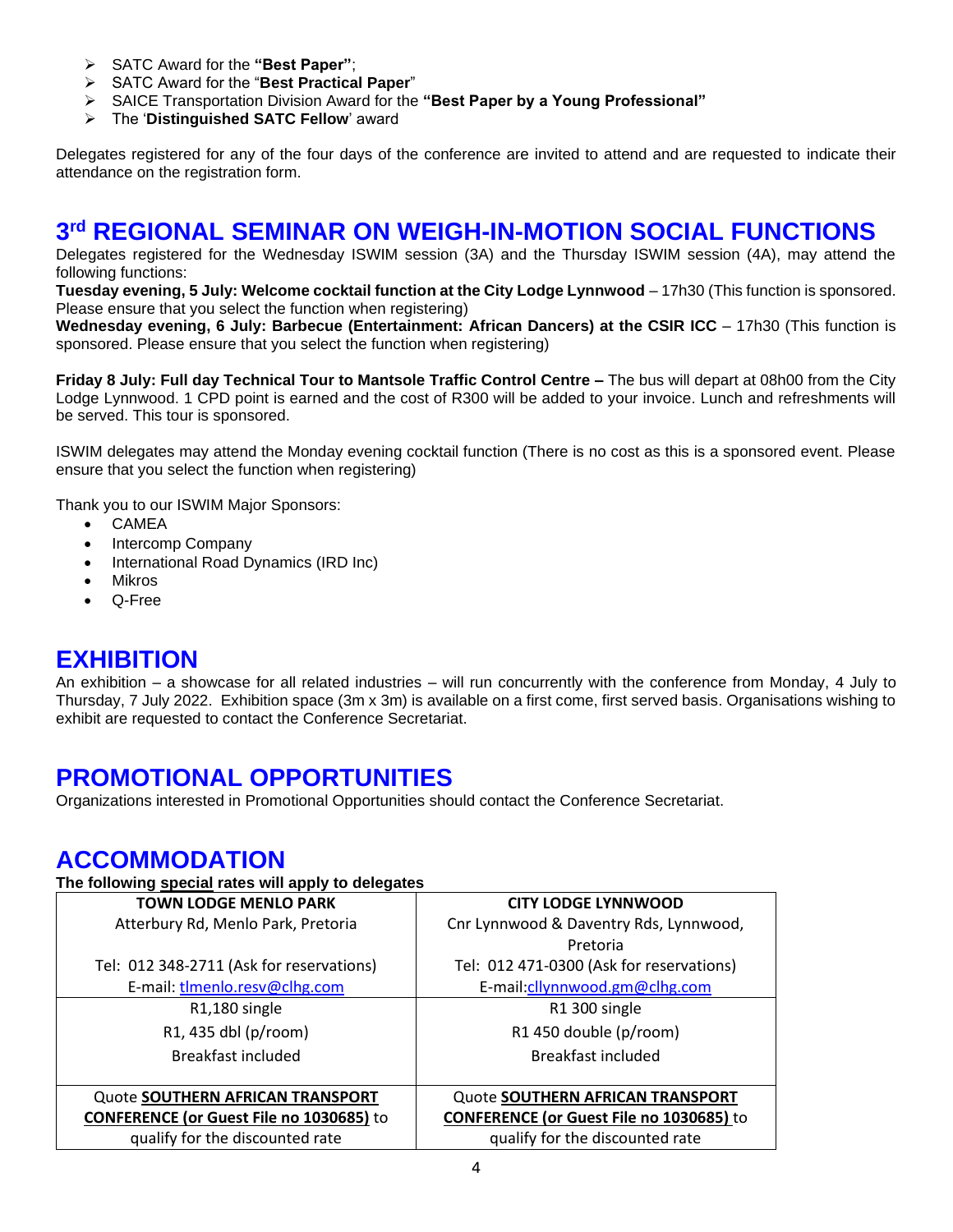The above hotels are recommended for accommodation during the conference. **Delegates are responsible for their own arrangements.** They should book by E-Mail sending all the relevant details as well as either credit card details or prepayment and quoting the above reference details in order to qualify for the discounted rates and to ensure a booking at the hotel of their choice.

### **TRANSPORT (Courtesy bus)**

The organisers will arrange a courtesy bus to transport delegates from the above hotels to the CSIR ICC in the morning and back after the day's proceedings/social function. Delegates wishing to make use of the courtesy bus should tick the relevant section on the registration form.

## **CONFERENCE DOCUMENTATION**

Delegates registered for any of the conference sessions and workshops will receive the following documentation:

- Conference Handbook containing the programme and abstracts of the papers presented at SATC 2022;
- Memory Stick containing the full papers presented at SATC 2022;
- Delegate bag
- Pen and Notebook

Extra copies of the memory sticks will be available at a cost of R150,00

## **STUDENT ESSAY COMPETITION**

The Organising Committee has instituted an essay competition open to all registered students (undergraduate as well as postgraduate) at tertiary institutions. The competition is held within the institutions (the Organising Committee has already been in contact with the institutions) and each institution will select its two winners.

Students need to prepare a five-page essay on "ADDRESSING THE NEW NORMAL AND THE FUTURE OF

TRANSPORT". This relates to the theme of SATC this year. Final selections will be done by each institution, and the winning essays submitted to the SATC Secretariat (satc.conference@gmail.com) by 6 May 2022.

The two top authors from each institution and their lecturer will be supported to attend SATC 2022. Flights within South Africa to Pretoria (discounted economy class), accommodation in Pretoria, meals and registration will be provided.

# **REGISTRATION AND PAYMENT**

#### **REGISTRATION – OPENING 1 APRIL 2022**

Registration is per day. This four-day conference consists of an opening session, plenary and parallel sessions, including Workshops and Forums.

The conference sessions (1A-1E, 2A-2D, 3A-3E and 4A-4E) take place over a full day and it is therefore possible to register for only one session per day.However, once at SATC, delegates are welcome to move between the sessions. Registrations are done via the SATC website: [www.satc.org.za](http://www.satc.org.za/)

Registrations for virtual delegates will open on 10 June. This is an in-person event and streaming will be limited to three sessions a day.

#### **FEES AND PAYMENT**

**Registration fees are payable in advance by:** 

#### **DIRECT DEPOSIT**

Direct deposits may be made into the following bank account and proof of payment sent to the SATC Secretariat (email: satc.conference@gmail.com). Please use the pro forma invoice number as reference so that the payment can be identified and the correct delegate(s) credited:

| <u>Refigured</u> and the correct delegate(c) credition. |                                                        |
|---------------------------------------------------------|--------------------------------------------------------|
| <b>Bank</b>                                             | <b>FNB</b>                                             |
| <b>Branch and code</b>                                  | <b>Hatfield 242-145</b>                                |
| <b>Account name</b>                                     | <b>Annual Transportation Convention</b>                |
| <b>Account No</b>                                       | 54501151268                                            |
| <b>Swift code</b>                                       | <b>FIRNZAJJ</b> (for transfers from foreign countries) |
|                                                         |                                                        |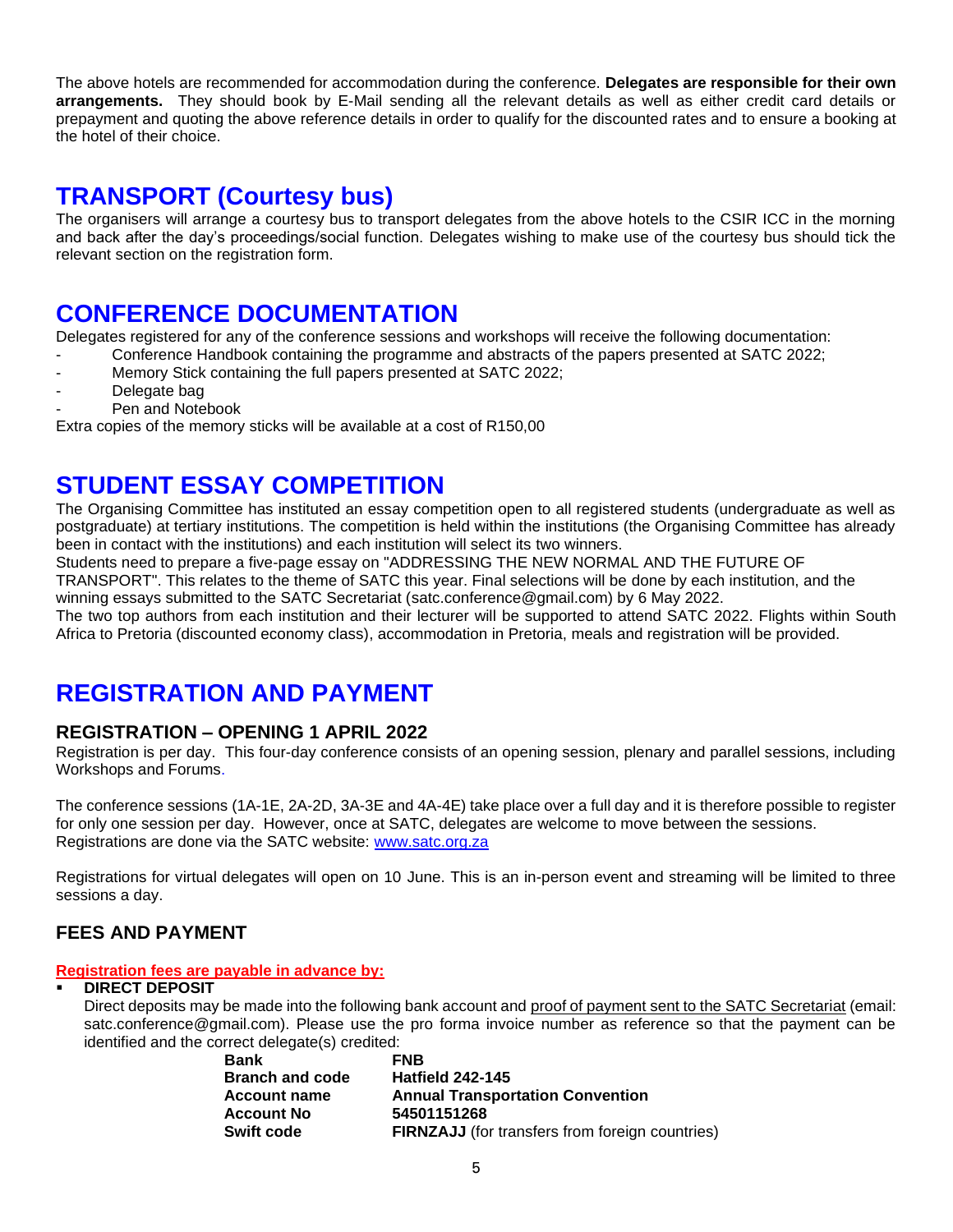#### **PAYFAST**

Upon completion of your registration, you will have the option to be directed to the secure Payfast (payment gateway) site to make a card payment for immediate settlement of delegate registration fees. This platform accepts all major currencies, and all billing conversions are done in original Rand (R) value.

#### ▪ **CASH PAYMENT AT THE CONFERENCE**

If time is short, registration fees may be paid at the conference (IN SUCH CASES THE LATE REGISTRATION FEES WILL APPLY). **Please arrange with the SATC Secretariat prior to attending the conference.**

The late registration fee will apply for all payments received after 10 June 2022.

ID number is required for registration for all South African residents

If you register as a STUDENT, you are required to mail a copy of your student card to the secretariat prior to the event. You will also be requested to present your student card at the registration desk.

| Fees are per day<br>Fees include 15% VAT (please supply your<br>company VAT number on registration form) | Early bird fee:<br>(For registrations AND<br>PAYMENT up to 10 Jun) | Late fee<br>(For registrations AND<br><b>PAYMENT from 11 Jun)</b> |
|----------------------------------------------------------------------------------------------------------|--------------------------------------------------------------------|-------------------------------------------------------------------|
| <b>Student</b>                                                                                           | R1 000                                                             | R1 100                                                            |
| Presenter (on day of presentation)                                                                       | <b>R1500</b>                                                       | <b>R2000</b>                                                      |
| <b>Young Professional (under35)</b>                                                                      | <b>R2000</b>                                                       | <b>R2 300</b>                                                     |
| <b>Delegate</b>                                                                                          | <b>R2 500</b>                                                      | <b>R3 100</b>                                                     |

#### **THE REGISTRATION FEE FOR THE CONFERENCE SESSIONS AND WORKSHOPS, INCLUDE**:

- Attendance on the registered day(s).
- Lunch and refreshments on the day(s) of attendance.
- Attendance of the cocktail party on Monday, 4 July. (Please indicate on the registration form).
- Attendance of the ISWIM functions if registered for session 3A and 4A (Please indicate on the registration form)
- Transport between the appointed hotels and the conference venue. (Please indicate on the registration form).
- A briefbag containing the conference documentation including the written papers (received in time for printing) on Memory Stick and a Programme Handbook containing the Final Programme and Abstracts of the papers presented.

#### **CONFIRMATION**

Once your registration is complete, you will receive a pro-forma invoice via e-mail. Therefore, please ensure that your current e-mail address is given on the registration form.

#### **CANCELLATION**

Notification of cancellation received, in writing, prior to or on Friday, 1 July 2022 will be subject to a 25% handling fee and processed after the conference. Delegates may be substituted at any stage. No refunds will be made on cancellations received after 1 July 2022.

**DELEGATES ARE REMINDED THAT A COMPLETED REGISTRATION FORM IS TAKEN AS A FIRM COMMITMENT AND IN THE EVENT OF NON-ATTENDANCE, THE DELEGATE WILL BE HELD RESPONSIBLE FOR PAYMENT OF THE FULL ACCOUNT.**

**Please send proof of payment, using the pro forma invoice number as reference.**

(A Tax invoice is issued after payment reflects on our bank statement)

#### **CPD ACCREDITATION**

The conference is SAICE accredited and professional engineers will earn one credit per day of attendance. No attendance certificates will be issued. **In order to apply for credits, professional engineers must sign the special registration sheets (not the SATC conference registration sheets) at the conference registration desk on each day of attendance**.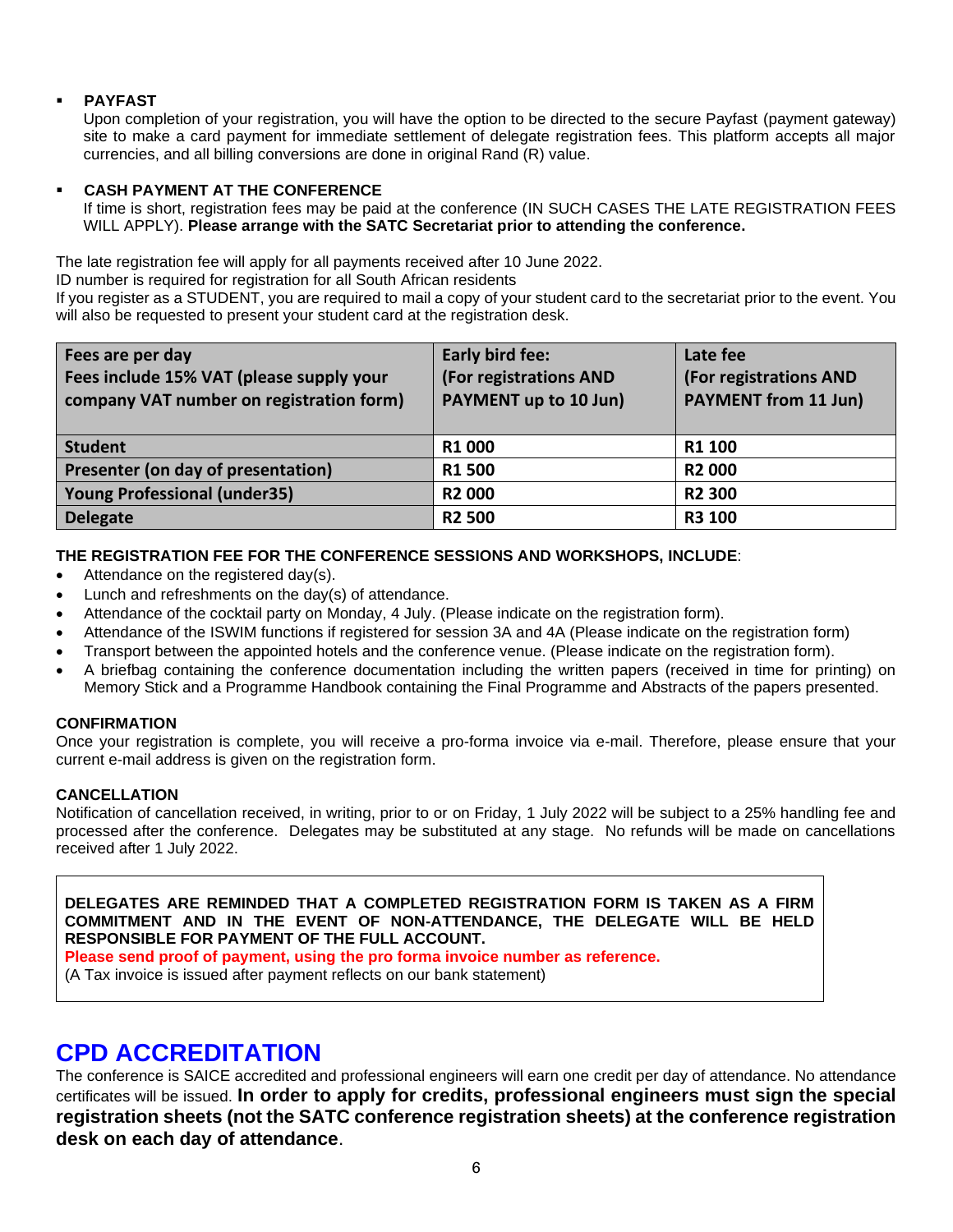## **OPENING ADDRESS**



**Hon. Fikile April Mbalula MINISTER OF TRANSPORT**

# **PLENARY SPEAKERS**

#### **MONDAY**

**Mr Mikel Mabasa National Association of Automobile Manufacturers of South Africa (NAAMSA)**



**Mr Mikel Mabasa** is a Transport Economist by training and currently serves as a Council Member of the International Organization of Motor Vehicle Manufacturers [OICA]. He is also the Chairman of the Automotive Industry Exports Council and a non-executive director at the South African United Business Confederation. As an aviation enthusiast, Mikel previously chaired the Air Services Licensing Council, a regulatory body under the Department of Transport that regulates access to the domestic air services market based on airlines' ability to operate safe, secure and reliable air services. He also served as the Chairman of the Board of Air Traffic Navigation Service [ATNS] and was a member of the International Air Services Council.

Mikel has an extensive private sector exposure and has held various executive management and advisory roles at blue chip companies such as The Heineken Company; Diageo; Rio Tinto; Adcock Ingram; and Japan Tobacco International. He also served as a non-executive director of numerous bodies such as the Industry Association for Responsible Alcohol Use, the Tobacco Institute of South Africa, and the Vusi Mahlasela Music Development Foundation. He also has extensive track record of success in Government policy formulation having worked in senior Government roles as Spokespeson in the Ministry of Transport and served as a Director in the Gauteng Provincial Government.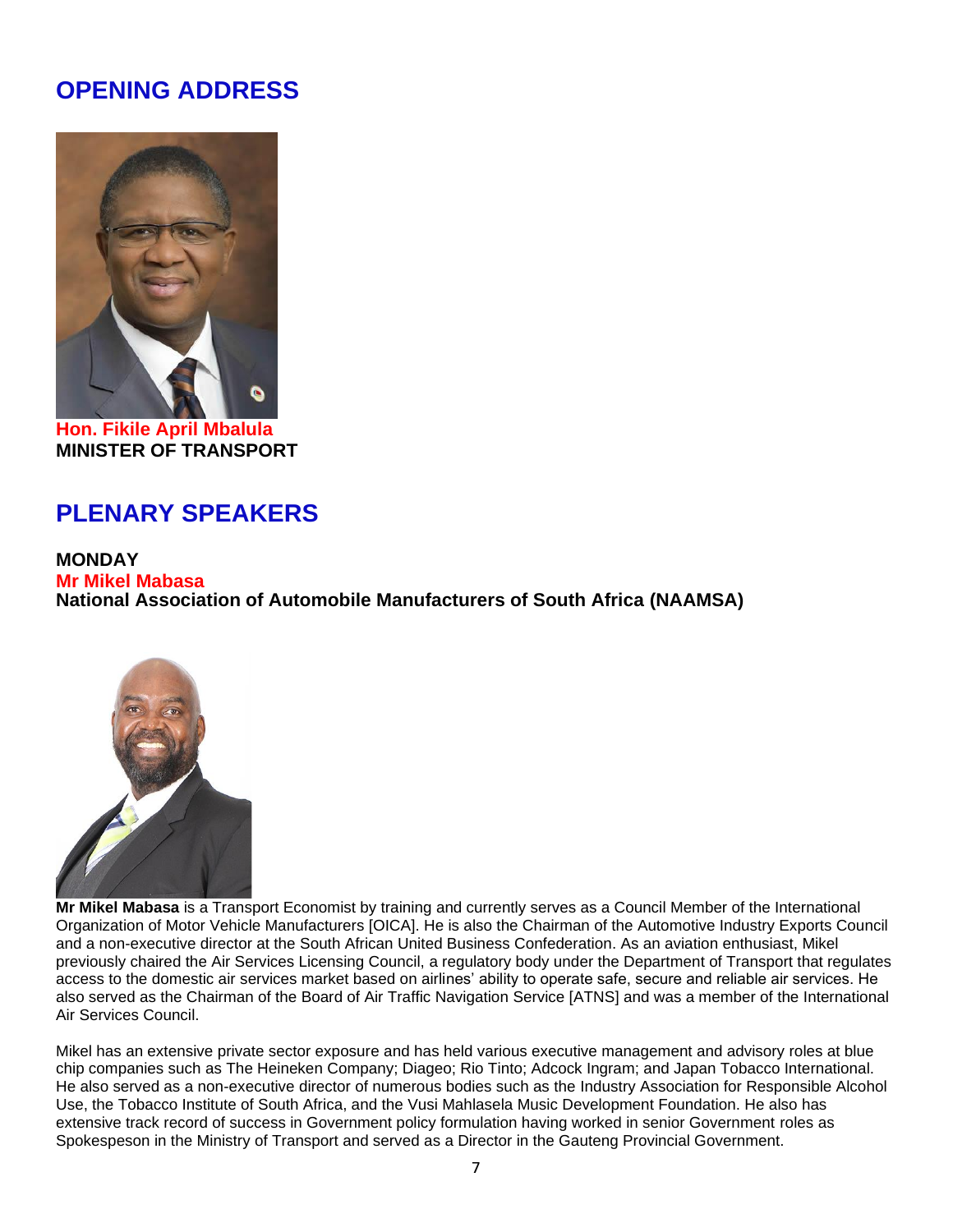Before joining naamsa as its Chief Executive Officer, Mikel was CEO at Godisang Thabazimbi Community Development Trust (a Kumba - Sishen Iron Ore - community development initiative).

#### **TUESDAY Prof Dr George Giannopoulos UNIVERSITY OF THESSALONIKI – GREECE**



**Prof. George A. Giannopoulos** is a transportation planner, professor emeritus of the Aristotle University of Thessaloniki, Greece, and correspondent member of the Academy of Athens. He is the immediate past director of the Hellenic Institute of Transport - the National Transport research Organisation of Greece - which he founded and chaired for 16 years. He is also, Advisory Professor at the Beijing Jiaotong University (BJTU), member of the Energy Steering panel of the European Academies Science Advisory Council (EASAC) and member of the US/TRB Research Innovation Implementation Committee.

During his career, Prof. Giannopoulos worked extensively with the EU, chairing or participating in working groups or Committees in several DGs (primarily DG MOVE and DG RTD). Most notably he has been associated for 12 years - 7 of which as its chair - with the Transport Advisory Group, the high level advisory body on Transport Research Programming of DG RTD.

He is the author of 16 books, 4 of which in English, and of more than 250 papers. His two most recent books in English are: "Publicly funded Transport research in the P.R. China, Japan and Korea", published by Springer (2018), and "The accelerating Transport Innovation revolution: A global case study based analysis of current trends and experience", published by Elsevier (2019). He has received several distinctions and awards for his work and achievements.

#### **WEDNESDAY – TO BE CONFIRMED**

#### **KEYNOTE SPEAKER – WOMEN IN TRANSPORT**

#### **THURSDAY**

**Hon. Lydia Sindisiwe Chikunga DEPUTY MINISTER OF TRANSPORT**

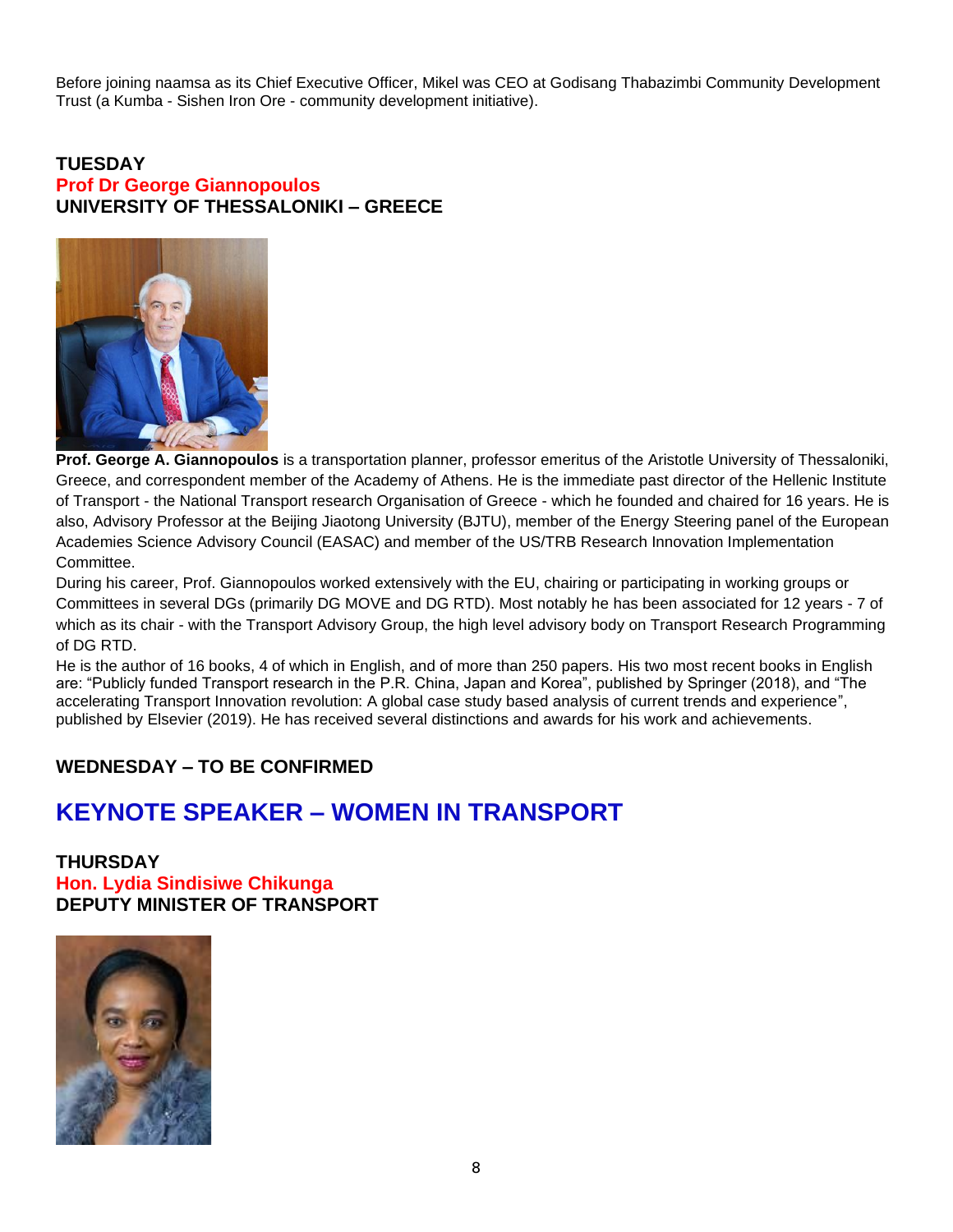## **SESSIONS**

 $\mathsf{r}$ 

 $\mathbf{r}$ 

# **MONDAY, 4 JULY**

| $07:30 - 08:30$        | <b>REGISTRATION AND REFRESHMENTS</b>                               |  |
|------------------------|--------------------------------------------------------------------|--|
| 08:10                  | Briefing for presenters and chairs in their respective venues      |  |
| <b>OPENING SESSION</b> |                                                                    |  |
| $08:30 - 08:50$        | PERFORMANCE BY SOUL BLEND, INCLUDING THE NATIONAL ANTHEM OF SA     |  |
| $08:50 - 08:55$        | <b>INTRODUCTION - Prof James Maina, Conference Chairman</b>        |  |
| $08:55 - 09:05$        | <b>WELCOME – Mr Philip Hendricks, Chairman, ATC Board</b>          |  |
| $09:05 - 09:35$        | <b>OPENING ADDRESS - Hon Fikile Mbalula, Minister of Transport</b> |  |
| $09:35 - 10:30$        | <b>PLENARY ADDRESS - Mr Mikel Mabasa, NAAMSA</b>                   |  |
| $10:30 - 11:00$        | <b>REFRESHMENTS</b>                                                |  |

## **DELEGATES BREAK INTO PARALLEL SESSIONS AFTER THE REFRESHMENTS BREAK**

**(Detailed programme following on next page)**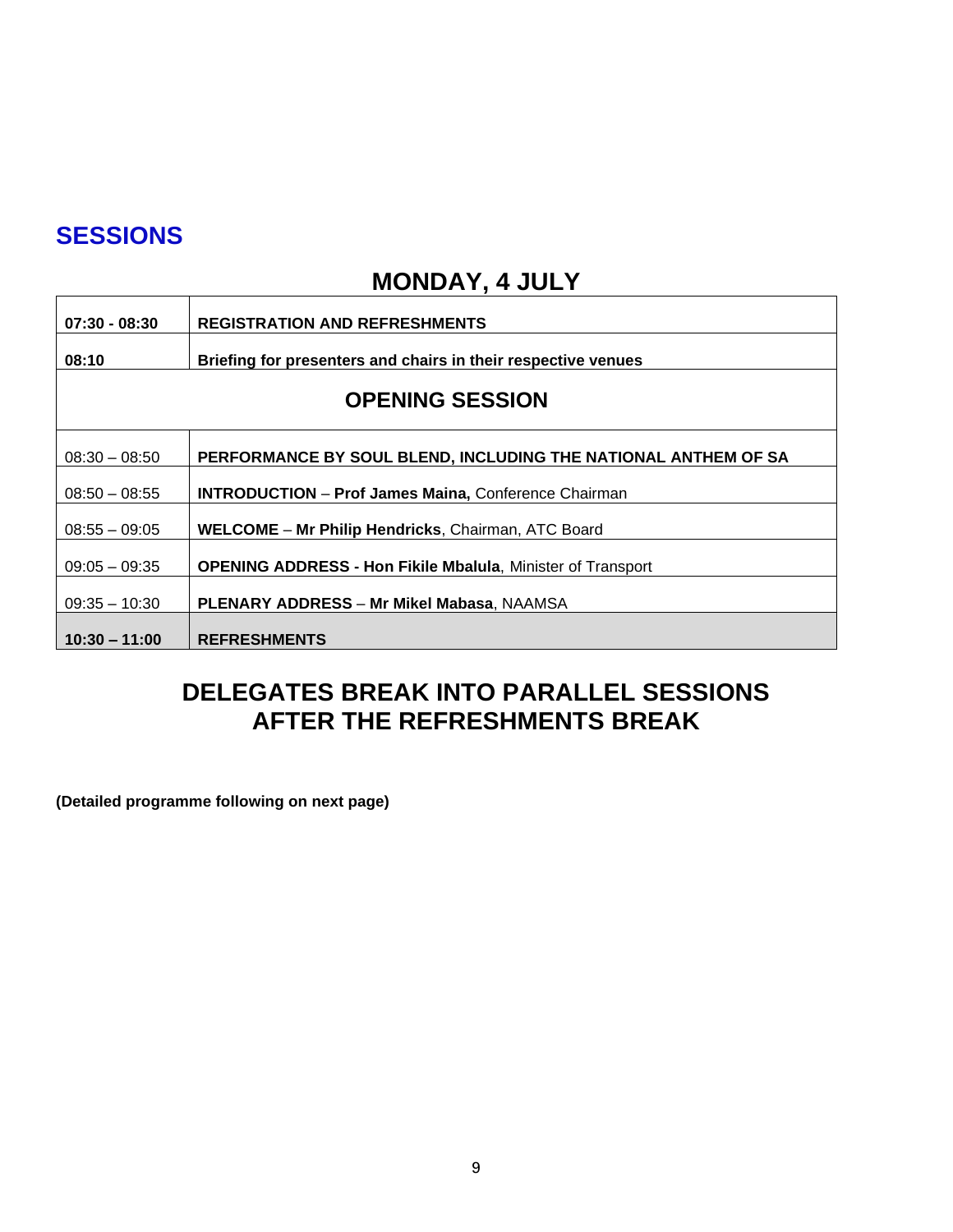# **SESSION 1A – INFRASTRUCTURE**

|                 | <b>SESSION CHAIR: Dr Emile Horak, Kubu Consultancy</b>                                                |
|-----------------|-------------------------------------------------------------------------------------------------------|
| $11:00 - 11:30$ | EXPERIMENTAL REHABILITATION OF A ROAD WITH INTRACTABLE SALT DAMAGE WITH A                             |
|                 | BITUMEN-RUBBER SINGLE SEAL - F Netterberg, Pavement Materials & Geotechnical Specialist               |
| $11:30 - 12:00$ | MICROBIAL INDUCED CALCIUM CARBONATE PRECIPITATION (MICP) FOR ROAD                                     |
|                 | CONSTRUCTION - MA Smit and I Akhalwaya, CSIR Smart Mobility, FC Rust, Pavement                        |
|                 | Engineering Research Consultancy and VM Ramdas, CSIR Chemicals Cluster                                |
| $12:00 - 12:30$ | STUDY ON PAVEMENT DAMAGE CAUSED BY AXLE OVERLOADING AND ASSOCIATED                                    |
|                 | COSTS IN KENYA - EO Ochola, World Bank and JB Odoki, IMES Ltd, United Kingdom                         |
| $12:30 - 13:00$ | INVESTIGATION INTO THE VARIATION IN AIRFIELD PAVEMENT STRENGTH RATING                                 |
|                 | CALCULATION - A M Hartman, Zutari                                                                     |
|                 |                                                                                                       |
| $13:00 - 14:00$ | <b>LUNCH</b>                                                                                          |
| $14:00 - 14:30$ | BITUMEN-AGGREGATE ADHESION: A PREDICTIVE STUDY BASED ON ZETA POTENTIAL                                |
|                 | ANALYSIS USING THE STREAMING POTENTIAL TECHNIQUE - B Nomiala, Z Mthembu and                           |
|                 | G Mturi, CSIR Smart Mobility and A Hefer, Dr Arno Hefer Consulting                                    |
| $14:30 - 15:00$ | HIGH-TEMPERATURE RHEOLOGICAL PROPERTIES OF LIGNIN MODIFIED ASPHALT BINDER                             |
|                 | - J Gao, Chongqing Jiaotong University and Chang'an University, China and X Xue, Chang'an             |
|                 | University and Xi'an Municipal Engineering Design & Research Institute Co, China                      |
|                 |                                                                                                       |
| $15:00 - 15:30$ | <b>REFRESHMENTS</b>                                                                                   |
| $15:30 - 16:00$ | ENVIRONMENTALLY OPTIMISED DESIGN OF ROAD SURFACING ALTERNATIVES FOR STEEP                             |
|                 | SLOPE SECTIONS ON RURAL ROADS - EK Debrah, CSIR-BRRI, Ghana and JK Anochie-                           |
| $16:00 - 16:30$ | Boateng, CSIR Smart Mobility<br>USING MULTICRITERIA ANALYSIS TO SELECT ALTERNATIVE SURFACINGS FOR LOW |
|                 | VOLUME ROADS - CJ Pretorius and AM Hartman, Zutari                                                    |
| $16:30 - 17:00$ | A LABORATORY PROCEDURE USING THE DYNAMIC CONE PENETROMETER FOR                                        |
|                 | ASSESSING THE SUITABILITY OF MATERIALS FOR LOW VOLUME ROADS - MI Pinard, Infra                        |
|                 | Africa Consultants, Botswana, J Hongve, Independent Consultant, Norway and P Paige-Green,             |
|                 | Tshwane University of Technology                                                                      |
|                 |                                                                                                       |
| $17:00 - 18:30$ | <b>COCKTAIL PARTY</b>                                                                                 |
|                 |                                                                                                       |
| 18:30           | <b>BUS DEPARTS FOR APPOINTED HOTELS</b>                                                               |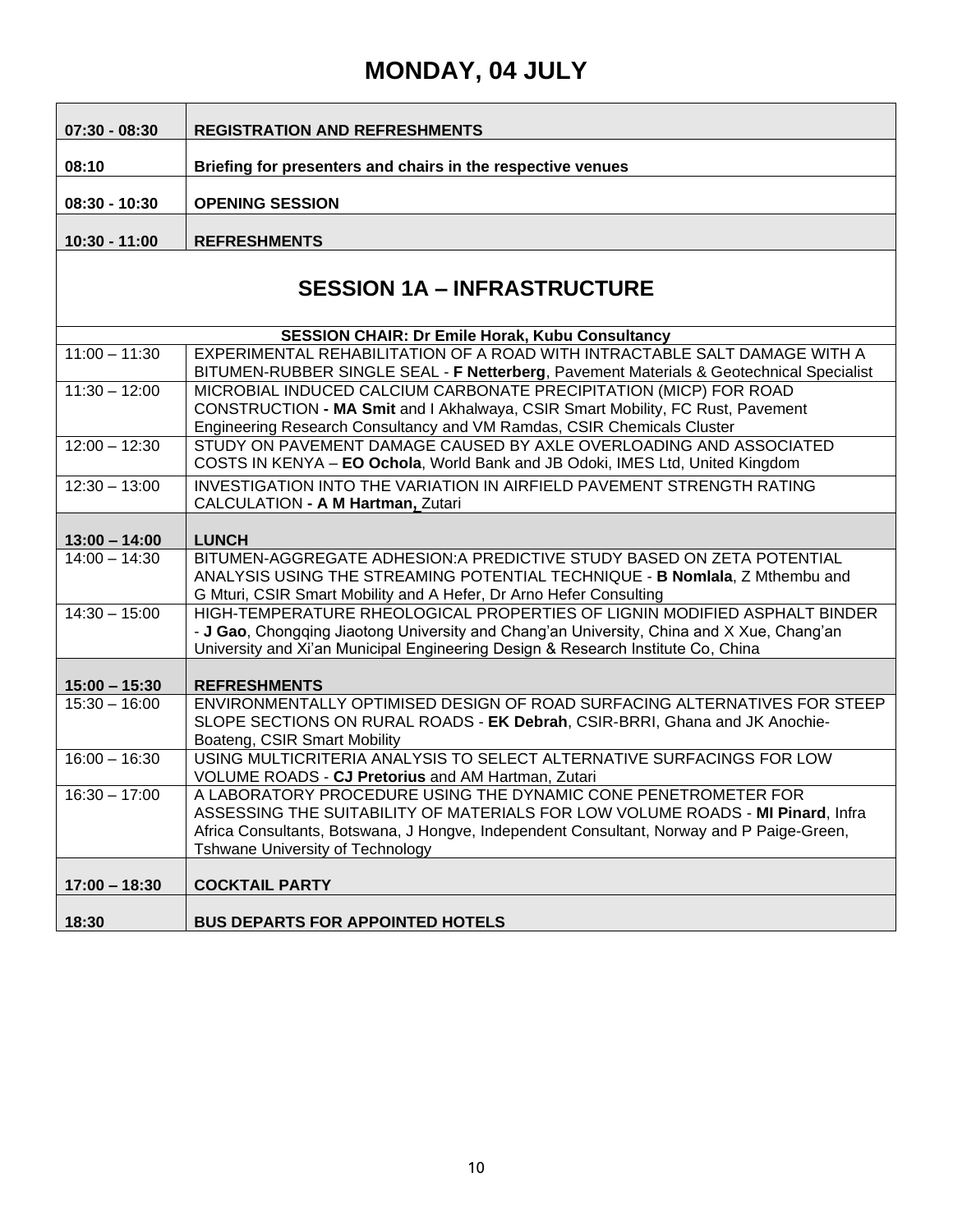| $07:30 - 08:30$ | <b>REGISTRATION AND REFRESHMENTS</b>                        |
|-----------------|-------------------------------------------------------------|
|                 |                                                             |
| 08:10           | Briefing for presenters and chairs in the respective venues |
|                 |                                                             |
| 08:30 - 10:30   | <b>OPENING SESSION</b>                                      |
|                 |                                                             |
| 10:30 - 11:00   | <b>REFRESHMENTS</b>                                         |

#### **SESSION 1B – TREASURY SESSION – PUBLIC TRANSPORT AND SPATIAL TRANSFORMATION**

|                 | <b>SESSION CHAIR: Mr Madumetja Moselakgomo, Analytrics Consulting</b>             |
|-----------------|-----------------------------------------------------------------------------------|
| $11:00 - 11:30$ | PROGRESS OF THE NATIONAL TREASURY'S CITIES SUPPORT PROGRAMME IN                   |
|                 | SUPPORTING CITIES AND FUTURE PROSPECTS - B Leon, National Treasury Cities Support |
|                 | Programme                                                                         |
| $11:30 - 12:00$ | LESSONS FROM CONVERSATIONS WITH CITIES ON PUBLIC TRANSPORT AND SPATIAL            |
|                 | TRANSFORMATION - F Asiimwe, CSIR                                                  |
| $12:00 - 12:30$ | PRIORITISATION OF PUBLIC TRANSPORT SERVICE DELIVERY WITH NEW MUNICIPAL            |
|                 | <b>COUNCILLORS - U Mntonintshi, South African Local Government Association</b>    |
| $12:30 - 13:00$ | DISCUSSION: AGENDA FOR PUBLIC TRANSPORT AND SPATIAL TRANSFORMATION IN             |
|                 | <b>CITIES</b>                                                                     |
|                 |                                                                                   |
| $13:00 - 14:00$ | <b>LUNCH</b>                                                                      |
| $14:00 - 14:30$ | WHAT PROPERTY DEVELOPERS AND PROPERTY OWNERS WISH TRANSPORT PLANNERS              |
|                 | KNEW ABOUT PROPERTY DYNAMICS - M Pitjeng, TseboREAL Asset Management              |
| $14:30 - 15:00$ | QUESTIONS AND ANSWERS: South African Property Owners Association                  |
|                 |                                                                                   |
| $15:00 - 15:30$ | <b>REFRESHMENTS</b>                                                               |
| $15:30 - 16:00$ | SUSTAINABLE OPTIONS TO ADDRESSING ENCROACHMENT OF SETTLEMENTS IN RAIL             |
|                 | RESERVES - S Magetuka, National Treasury Cities Support Programme                 |
| $16:00 - 16:30$ | MAPPING THE SPATIAL DISTRIBUTION OF HOUSEHOLD TRANSPORT ENERGY INTENSITY-         |
|                 | D Madumo and M Mokonyama, CSIR                                                    |
| $16:30 - 17:00$ | DISCUSSION: RESILIENCE OF CITIES TO MIGRATION AND ENERGY PRICE DYNAMICS           |
|                 |                                                                                   |
| $17:00 - 18:30$ | <b>COCKTAIL PARTY</b>                                                             |
|                 |                                                                                   |
| 18:30           | <b>BUS DEPARTS FOR APPOINTED HOTELS</b>                                           |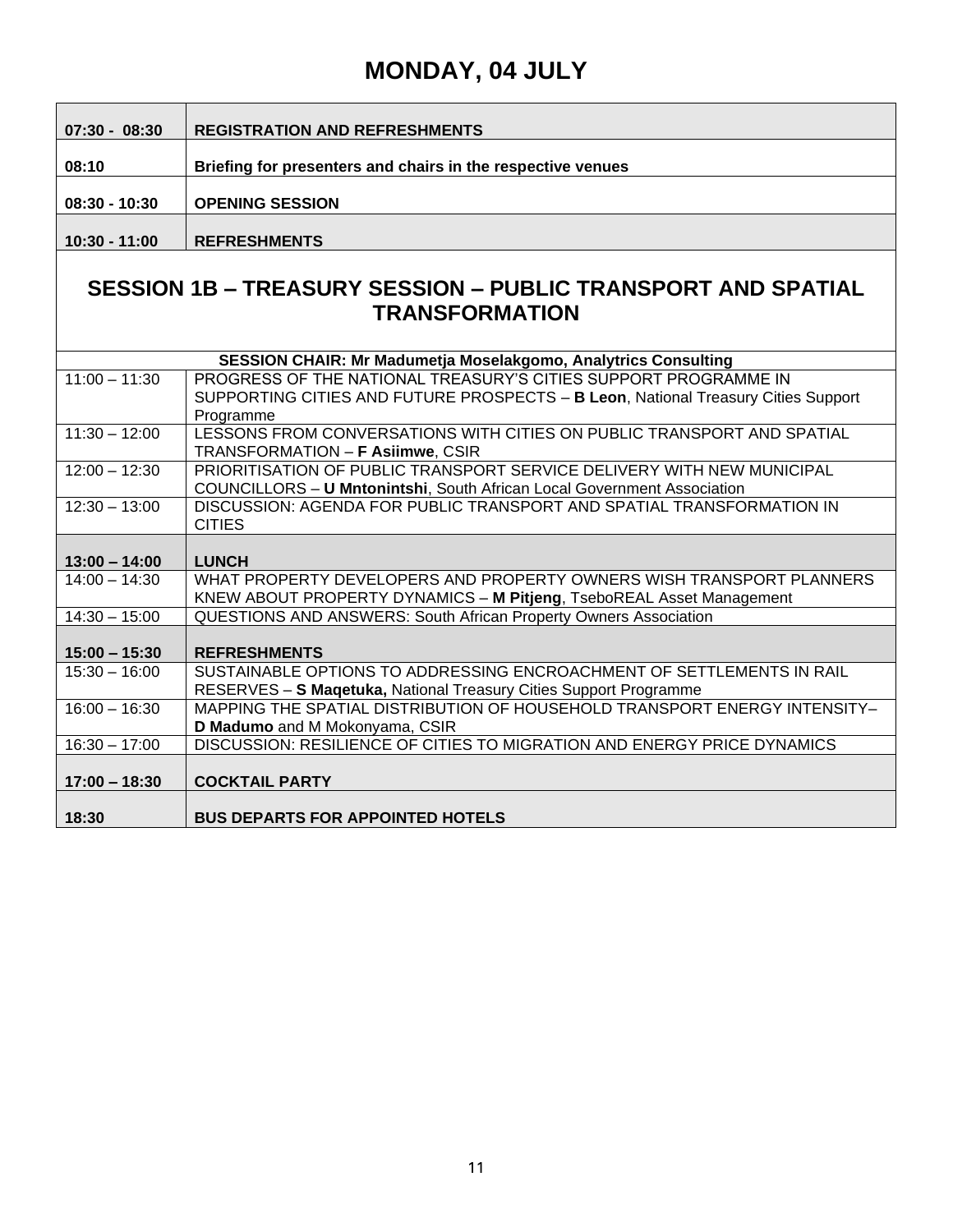| $07:30 - 08:30$                         | <b>REGISTRATION AND REFRESHMENTS</b>                                                                                                                                                                                                         |  |
|-----------------------------------------|----------------------------------------------------------------------------------------------------------------------------------------------------------------------------------------------------------------------------------------------|--|
| 08:10                                   | Briefing for presenters and chairs in the respective venues                                                                                                                                                                                  |  |
| $08:30 - 10:30$                         | <b>OPENING SESSION</b>                                                                                                                                                                                                                       |  |
| 10:30 - 11:00                           | <b>REFRESHMENTS</b>                                                                                                                                                                                                                          |  |
| <b>SESSION 1C - TRAFFIC ENGINEERING</b> |                                                                                                                                                                                                                                              |  |
|                                         | <b>SESSION CHAIR: Dr Andrew Aucamp, Ethekwini Municipality</b>                                                                                                                                                                               |  |
| $11:00 - 11:30$                         | IMPLEMENTATION OF UAVS AND FCD IN ADAPTING TO THE 'NEW NORMAL' IN THE<br>TRANSPORTATION INDUSTRY - A TRAFFIC MANAGEMENT CASE STUDY - R Ebrahim,<br>M Bruwer and SJ Andersen, Innovative Transport Solutions                                  |  |
| $11:30 - 12:00$                         | EVALUATING OPERATIONAL AND CONGESTION IMPROVEMENTS ASSOCIATED WITH THE<br>DUALLING OF SINGLE CARRIAGEWAY ARTERIALS - DD Fortuin, Department of Transport and<br>Public Works, Western Cape Government and MM Bruwer, Stellenbosch University |  |
| $12:00 - 12:30$                         | THE IMPACT OF THE COVID-19 PANDEMIC ON URBAN MOVEMENT: USING FLOATING CAR<br>DATA TO ANALYSE ROAD-BASED TRAFFIC PATTERNS - MM Bruwer and SJ Andersen -<br><b>Stellenbosch University</b>                                                     |  |
| $12:30 - 13:00$                         | <b>DISCUSSION</b>                                                                                                                                                                                                                            |  |
| $13:00 - 14:00$                         | <b>LUNCH</b>                                                                                                                                                                                                                                 |  |
| $14:00 - 15:00$                         | STATE OF TRAFFIC SIGNALS AND INTELLIGENT TRANSPORT SYSTEMS IN SOUTH AFRICAN<br>CITIES - J Coetzee, Innovative Transport Solutions, A Aucamp, EThekwini Transport Authority and<br>L Nel, Johannesburg Roads Agency                           |  |
| $15:00 - 15:30$                         | <b>REFRESHMENTS</b>                                                                                                                                                                                                                          |  |
| $15:30 - 16:00$                         | MATRIX ESTIMATION FROM TRAFFIC COUNTS: INTEGRATING THE PROPORTIONAL PATH<br>AVERAGES ALGORITHM INTO TRAFFIC SIMULATION SOFTWARE - JdeV Oberholzer, Hatch<br>Africa                                                                           |  |
| $16:00 - 16:30$                         | REAL-TIME MODELLING FOR SMART TRAFFIC MANAGEMENT SYSTEMS, WITH PROACTIVE<br>TRAFFIC CONTROL AND DEMAND OPTIMIZATION - D Menichetti, PTV Vision, Dubai                                                                                        |  |
| $16:30 - 17:00$                         | <b>DISCUSSION</b>                                                                                                                                                                                                                            |  |
| 17:00 - 18:30                           | <b>COCKTAIL PARTY</b>                                                                                                                                                                                                                        |  |
| 18:30                                   | <b>BUS DEPARTS FOR APPOINTED HOTELS</b>                                                                                                                                                                                                      |  |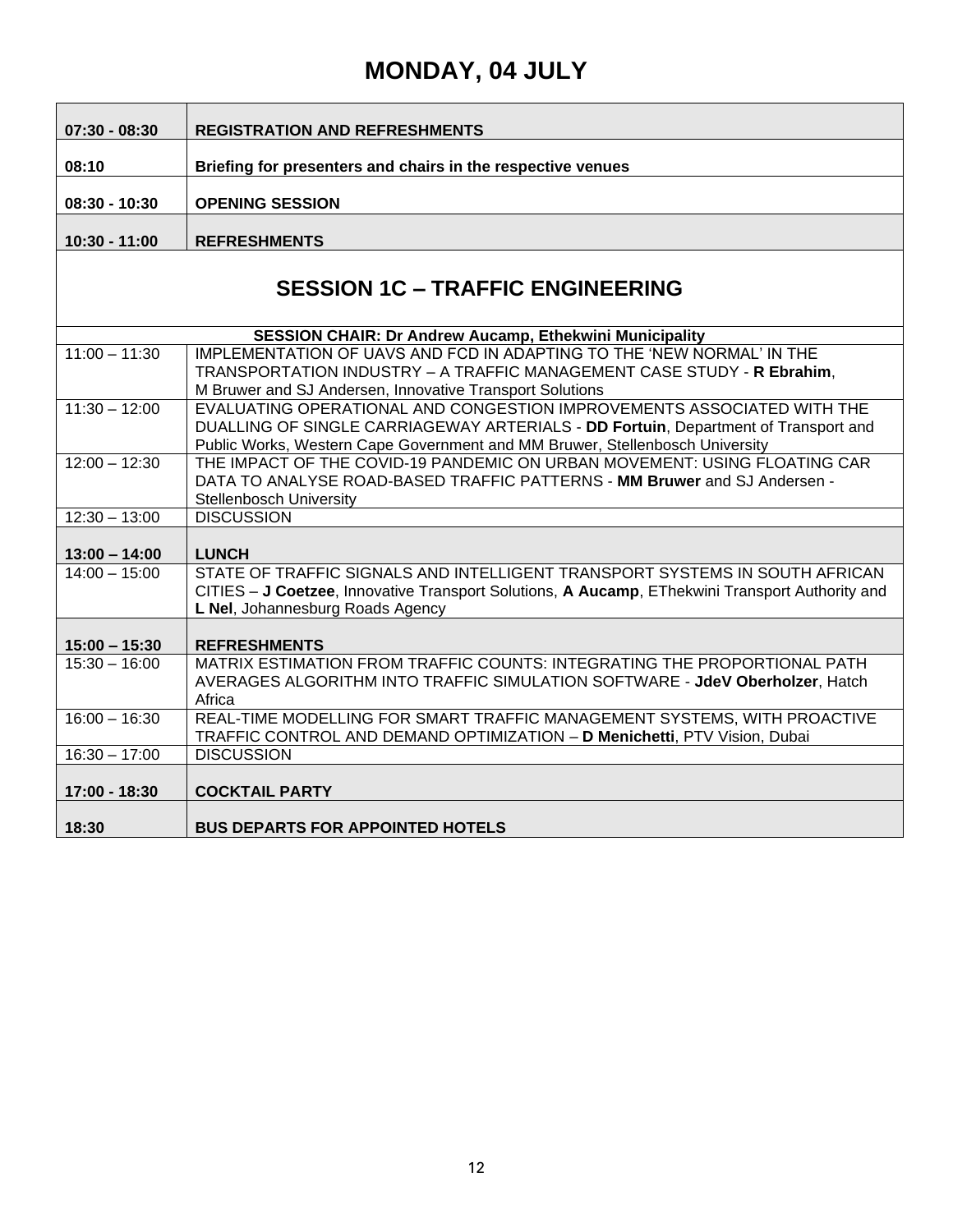| $07:30 - 08:30$                                               | <b>REGISTRATION AND REFRESHMENTS</b>                                                                                       |  |
|---------------------------------------------------------------|----------------------------------------------------------------------------------------------------------------------------|--|
| 08:10                                                         | Briefing for presenters and chairs in the respective venues                                                                |  |
|                                                               |                                                                                                                            |  |
| $08:30 - 10:30$                                               | <b>OPENING SESSION</b>                                                                                                     |  |
| $10:30 - 11:00$                                               | <b>REFRESHMENTS</b>                                                                                                        |  |
|                                                               |                                                                                                                            |  |
| <b>SESSION 1D - RAIL</b><br><b>'THE NATIONAL RAIL POLICY'</b> |                                                                                                                            |  |
|                                                               | SESSION CHAIR: Prof Hannes Gräbe, University of Pretoria                                                                   |  |
| $11:00 - 11:30$                                               | <b>INTRODUCTION TO THE NATIONAL RAIL POLICY - N Makaepea, National Department of</b><br>Transport                          |  |
| $11:30 - 12:00$                                               | RAIL OPERATOR VIEWPOINT - I Naidoo, Transnet                                                                               |  |
| $12:00 - 12:30$                                               | <b>RAIL OPERATOR VIEWPOINT - PRASA</b>                                                                                     |  |
| 12:30 - 13:00                                                 | RAIL OPERATOR VIEWPOINT - W Dachs, Gautrain                                                                                |  |
|                                                               |                                                                                                                            |  |
| $13:00 - 14:00$                                               | <b>LUNCH</b>                                                                                                               |  |
| $14:00 - 14:15$                                               | DRAFTING OF THE NATIONAL RAIL POLICY - J van der Merwe                                                                     |  |
| $14:15 - 14:30$                                               | STAKEHOLDER VIEWPOINT: SAFETY ASPECTS - T Kgare, Railway Safety Regulator (RSR)                                            |  |
| 14:30 - 14:45                                                 | INDUSTRY VIEWPOINT - M Nhlapo, The African Rail Industry Association (ARIA)                                                |  |
| 14:45 - 15:00                                                 | TRANSPORT LOGISTICS ASPECTS - J Havenga, Stellenbosch University                                                           |  |
| 15:00 - 15:30                                                 | <b>REFRESHMENTS</b>                                                                                                        |  |
| 15:30 - 17:00                                                 | PANEL DISCUSSION - National Department of Transport, Transnet, PRASA, Gautrain, RSR,<br><b>ARIA and other stakeholders</b> |  |
| $17:00 - 18:30$                                               | <b>COCKTAIL PARTY</b>                                                                                                      |  |
| 18:30                                                         | <b>BUS DEPARTS FOR APPOINTED HOTELS</b>                                                                                    |  |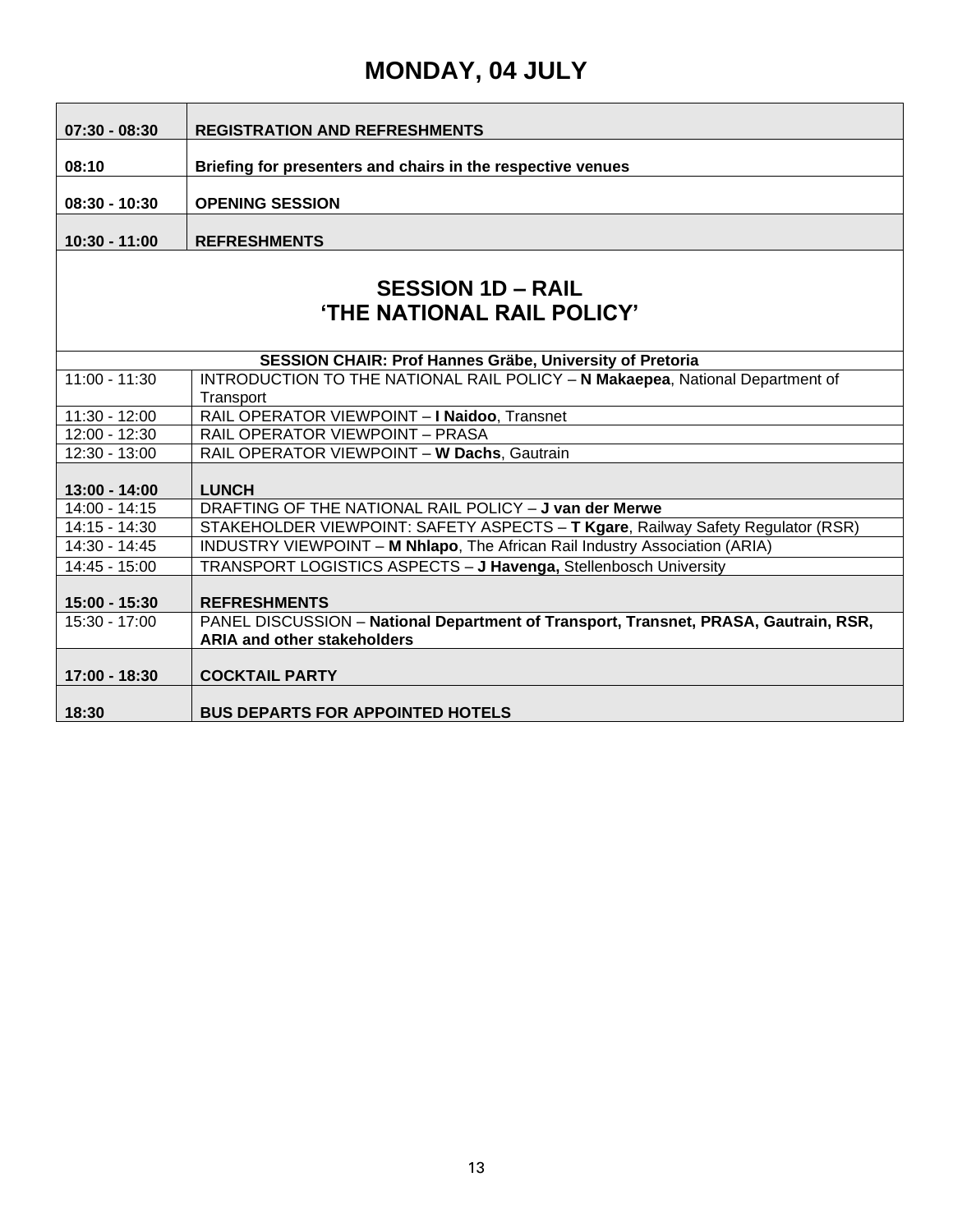| $07:30 - 08:30$                                                                  | <b>REGISTRATION AND REFRESHMENTS</b>                                                                                                                                                                                                                                                                                          |  |
|----------------------------------------------------------------------------------|-------------------------------------------------------------------------------------------------------------------------------------------------------------------------------------------------------------------------------------------------------------------------------------------------------------------------------|--|
| 08:10                                                                            | Briefing for presenters and chairs in the respective venues                                                                                                                                                                                                                                                                   |  |
| $08:30 - 10:30$                                                                  | <b>OPENING SESSION</b>                                                                                                                                                                                                                                                                                                        |  |
| 10:30 - 11:00                                                                    | <b>REFRESHMENTS</b>                                                                                                                                                                                                                                                                                                           |  |
| <b>SESSION 1E - CAPACITY BUILDING/ TRANSPORT FOR RURAL</b><br><b>DEVELOPMENT</b> |                                                                                                                                                                                                                                                                                                                               |  |
| $11:00 - 11:30$                                                                  | <b>SESSION CHAIR: Prof James Chakwizira, North West University</b><br>TRANSFERRABLE CAPACITY DEVELOPMENT LESSONS IN SUPPORT OF MUNICIPAL<br>TRANSPORT SERVICE DELIVERY: CASE STUDY OF BOJANALA PLATINUM DISTRICT<br><b>MUNICIPALITY</b>                                                                                       |  |
| $11:30 - 12:00$                                                                  | - M Mphahlele, Kelelo Knowledge Management and M Mokonyama, CSIR<br>EQUITY IN URBAN TRANSPORT - KT Sarath and B Rangan, Indian Institute of Technology<br>Bombay, India                                                                                                                                                       |  |
| $12:00 - 12:30$                                                                  | TOWARDS MARSHALLING SUSTAINABLE DEVELOPMENT KINETIC ENERGY ON THE<br>EASTERN SEABOARD THROUGH THE CONCEPT OF A RURAL SMART CITY - N Vimba,<br>Municipal Infrastructure Support Agent (MISA)                                                                                                                                   |  |
| $12:30 - 13:00$                                                                  | <b>DISCUSSION</b>                                                                                                                                                                                                                                                                                                             |  |
| $13:00 - 14:00$                                                                  | <b>LUNCH</b>                                                                                                                                                                                                                                                                                                                  |  |
| $14:00 - 14:30$                                                                  | CRAFTING A SUSTAINABLE POST-PANDEMIC RECOVERY PATH: MASS TRANSIT THROUGH<br>CABLE CARS - D Mdunge - SAFIRI                                                                                                                                                                                                                    |  |
| $14:30 - 15:00$                                                                  | PROPOSED APPROACH TO ADDRESS THE REGULATION OF METERED TAXI AND E-HAILING<br>SERVICES WITHIN THE ETHEKWINI MUNICIPALITY - R Pillay, R Chetty and K Kuppusamy -<br><b>Ethekwini Transport Authority</b>                                                                                                                        |  |
| $15:00 - 15:30$                                                                  | <b>REFRESHMENTS</b>                                                                                                                                                                                                                                                                                                           |  |
| $15:30 - 16:00$                                                                  | CITY OF CAPE TOWN'S TRANSPORT RESPONSE TO COVID-19 REGULATIONS AND<br>DIRECTIVES - L Van den Berg, City of Cape Town                                                                                                                                                                                                          |  |
| $16:00 - 16:30$                                                                  | THE SOUTH AFRICA MINIBUS TAXI INDUSTRY AND ITS OPERATORS: WORKING CONDITIONS<br>DURING COVID 19 - MM Muthige and JD Beneke - Vaal University of Technology                                                                                                                                                                    |  |
| $16:30 - 17:00$                                                                  | RURAL TRANSPORTATION AND SOCIAL INCLUSION CHALLENGES AND OPPORTUNITIES: A<br>CASE STUDY IN NORTH WEST PROVINCE - NGAKA MODIRI MOLEMA DISTRICT - LJ Kgori,<br>Department of Community Safety and Transport Management, North West Provincial Government<br>and R Jakobo, Western Cape Department of Transport and Public Works |  |
| 17:00 - 18:30                                                                    | <b>COCKTAIL PARTY</b>                                                                                                                                                                                                                                                                                                         |  |
| 18:30                                                                            | <b>BUS DEPARTS FOR APPOINTED HOTELS</b>                                                                                                                                                                                                                                                                                       |  |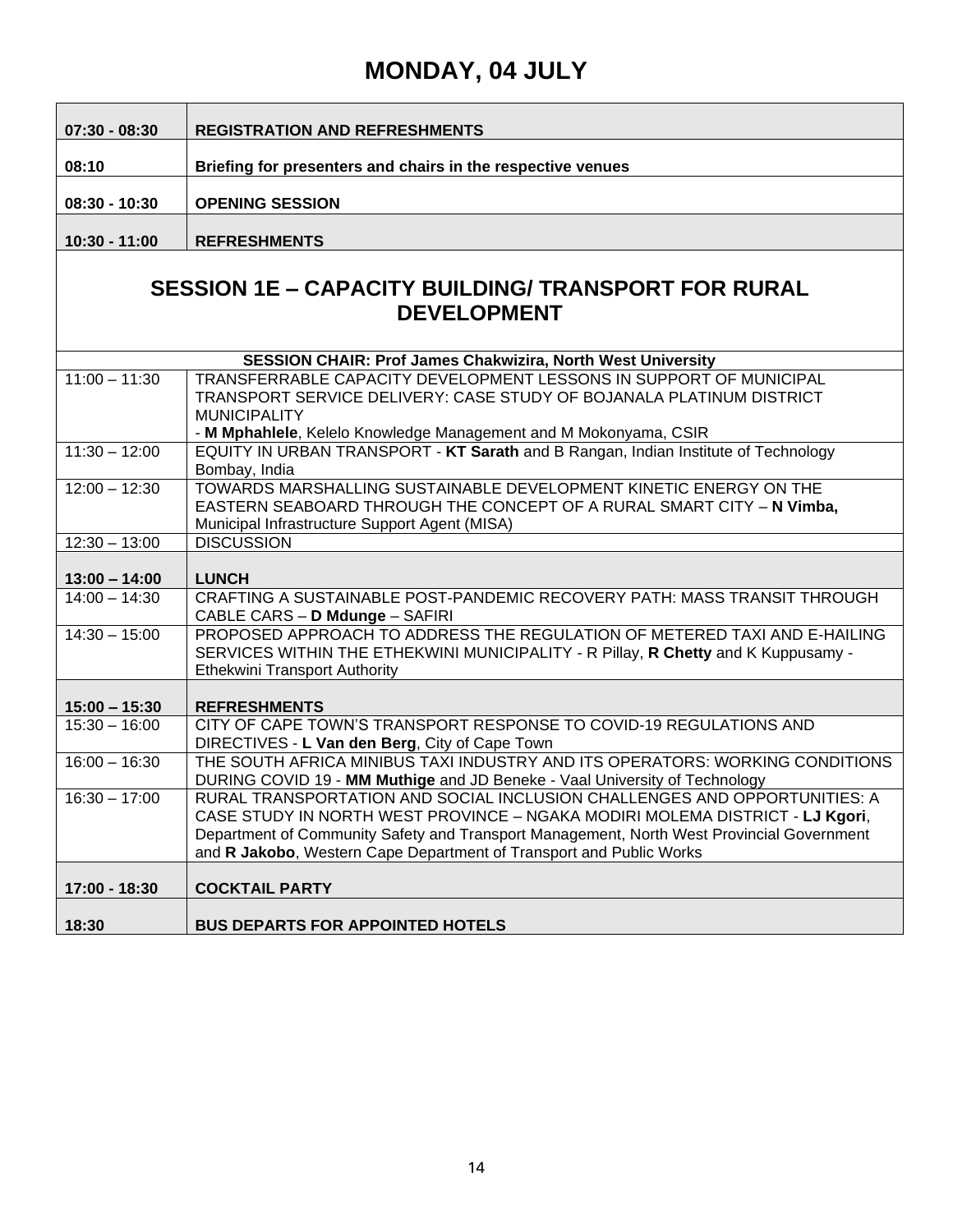| $07:30 - 08:30$                    | <b>REGISTRATION AND REFRESHMENTS</b>                                                                                                                                                                                                                                                                                                                                                                                                                                                                                      |
|------------------------------------|---------------------------------------------------------------------------------------------------------------------------------------------------------------------------------------------------------------------------------------------------------------------------------------------------------------------------------------------------------------------------------------------------------------------------------------------------------------------------------------------------------------------------|
| 08:10                              | Briefing for presenters and chairs in the respective venues                                                                                                                                                                                                                                                                                                                                                                                                                                                               |
| $08:30 - 09:25$                    | <b>PLENARY ADDRESS (Diamond Auditorium)</b>                                                                                                                                                                                                                                                                                                                                                                                                                                                                               |
| $09:25 - 09:30$                    | Plenary breaks up into parallel sessions                                                                                                                                                                                                                                                                                                                                                                                                                                                                                  |
| <b>SESSION 2A - INFRASTRUCTURE</b> |                                                                                                                                                                                                                                                                                                                                                                                                                                                                                                                           |
|                                    | SESSION CHAIR: Prof Joseph Anochie-Boateng, University of Pretoria                                                                                                                                                                                                                                                                                                                                                                                                                                                        |
| $09:30 - 10:00$                    | THE BIESIESVLEI LONG-TERM PLASTIC CALCRETE BASE EXPERIMENT: PERFORMANCE<br>OVER 30 YEARS UNTIL FAILURE - F Netterberg, Pavement Materials & Geotechnical Specialist                                                                                                                                                                                                                                                                                                                                                       |
| $10:00 - 10:30$                    | LATEST DEVELOPMENT OF THE MOBILE LOAD SIMULATORS (MLS) IN CHINA AND THE<br>TECHNICAL FEATURES OF THE CHINESE NATIONAL STANDARDS ON THE ACCELERATED<br>PAVEMENT TESTING MLS - Y Wang, South Africa-China Transport Co-operation Center<br>(SACTCC) & International Society of the Mobile Load Simulators(ISMLS), C Hu, South China<br>University of Technology, China, N Zheng, Chang'an University, China, C Wu and F Liu, Guangdong<br>Hualu Transport Technology Co.Ltd, China and W Zhang, TIPTOP China Limited, China |
| $10:30 - 11:00$                    | <b>REFRESHMENTS</b>                                                                                                                                                                                                                                                                                                                                                                                                                                                                                                       |
| $11:00 - 11:30$                    | LOCALIZED BRIDGE LOADING FOR SOUTH AFRICA USING WIM DATA - J Van Rooyen,<br>Stellenbosch University and PF Van Der Spuy, Zutari                                                                                                                                                                                                                                                                                                                                                                                           |
| $11:30 - 12:00$                    | DETERMINING BRIDGE LOADING FROM SOUTH AFRICAN WIM DATA - PF Van Der Spuy -<br>Zutari and Stellenbosch University                                                                                                                                                                                                                                                                                                                                                                                                          |
| $12:00 - 12:30$                    | THE STATE OF BRIDGE LOADING IN SOUTH AFRICA - PF Van Der Spuy, Zutari and<br><b>Stellenbosch University</b>                                                                                                                                                                                                                                                                                                                                                                                                               |
| $12:30 - 13:00$                    | <b>DISCUSSION</b>                                                                                                                                                                                                                                                                                                                                                                                                                                                                                                         |
|                                    |                                                                                                                                                                                                                                                                                                                                                                                                                                                                                                                           |
| $13:00 - 14:00$<br>$14:00 - 14:30$ | <b>LUNCH</b>                                                                                                                                                                                                                                                                                                                                                                                                                                                                                                              |
|                                    | STUDIES ON BONDING PROPERTIES BETWEEN POLYPROPYLENE WATERPROOF PLATE<br>AND CONCRETE SEGMENT IN SHIELD TUNNELS - S Yin and M Zhou, Chang'an University,<br>China                                                                                                                                                                                                                                                                                                                                                          |
| $14:30 - 15:00$                    | MODAL PUSHOVER ANALYSIS OF MULTI-LAYER OVERPASS BRIDGE - G Zhu and M Zhou,<br>Chang'an University, China                                                                                                                                                                                                                                                                                                                                                                                                                  |
| $15:00 - 15:30$                    | <b>REFRESHMENTS</b>                                                                                                                                                                                                                                                                                                                                                                                                                                                                                                       |
| $15:30 - 16:00$                    | DIGITAL TWINS FOR ROAD INFRASTRUCTURE - R Matchett, Zutari and J Wium, Stellenbosch<br>University                                                                                                                                                                                                                                                                                                                                                                                                                         |
| $16:00 - 16:30$                    | DIGITAL TWINS - C Davey, University of Pretoria                                                                                                                                                                                                                                                                                                                                                                                                                                                                           |
| $16:30 - 17:00$                    | <b>DISCUSSION</b>                                                                                                                                                                                                                                                                                                                                                                                                                                                                                                         |
| 17:10                              | <b>BUS DEPARTS FOR APPOINTED HOTELS</b>                                                                                                                                                                                                                                                                                                                                                                                                                                                                                   |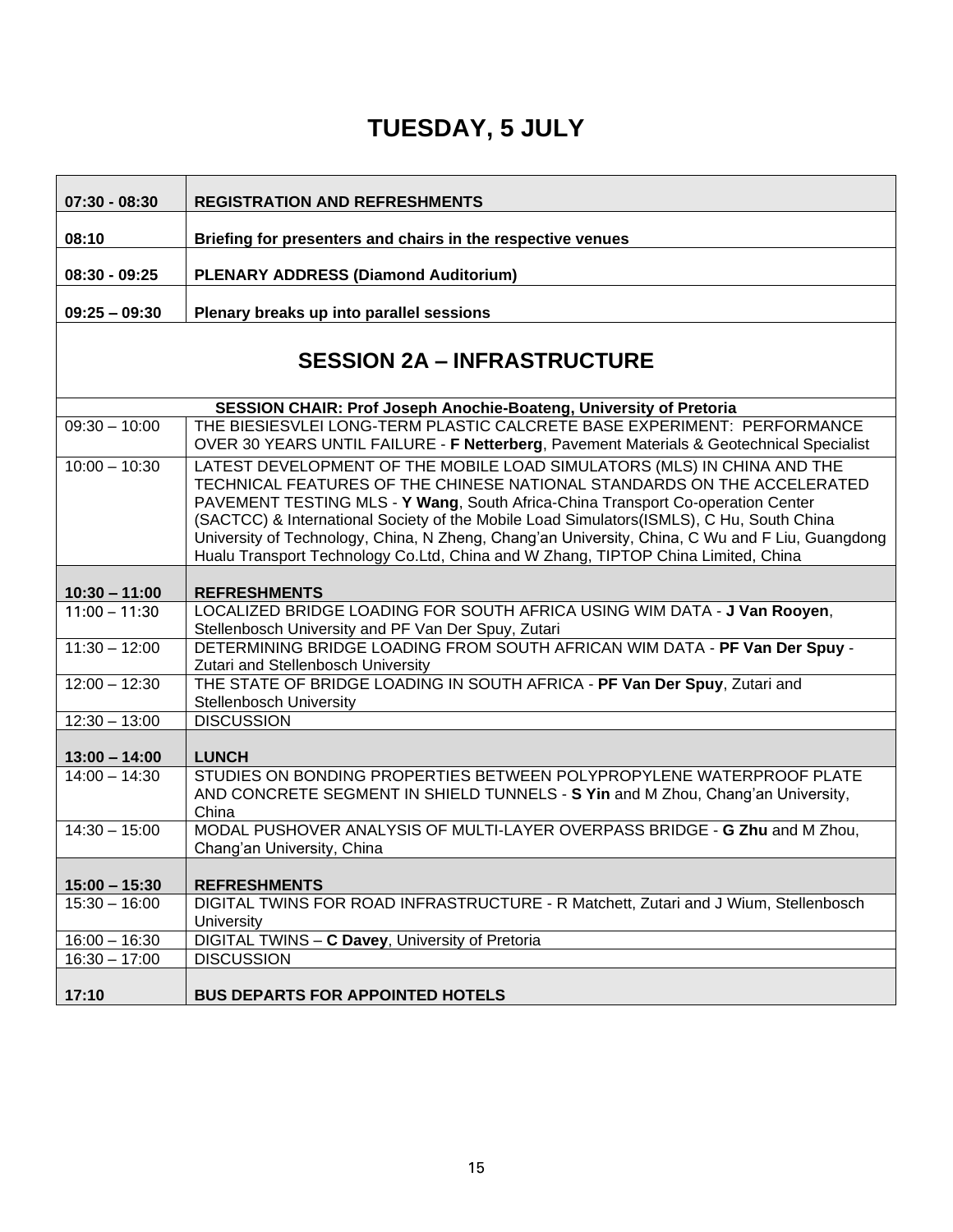| $07:30 - 08:30$                    | <b>REGISTRATION AND REFRESHMENTS</b>                                                                                                                                                                                                                                                                                                                                            |
|------------------------------------|---------------------------------------------------------------------------------------------------------------------------------------------------------------------------------------------------------------------------------------------------------------------------------------------------------------------------------------------------------------------------------|
| 08:10                              | Briefing for presenters and chairs in the respective venues                                                                                                                                                                                                                                                                                                                     |
| $08:30 - 09:25$                    | <b>PLENARY ADDRESS (Diamond Auditoium)</b>                                                                                                                                                                                                                                                                                                                                      |
| $09:25 - 09:30$                    | Plenary breaks up into parallel sessions                                                                                                                                                                                                                                                                                                                                        |
|                                    |                                                                                                                                                                                                                                                                                                                                                                                 |
|                                    | <b>SESSION 2B - URBAN AND PUBLIC TRANSPORT/ RURAL TRANSPORT</b>                                                                                                                                                                                                                                                                                                                 |
|                                    | <b>SESSION CHAIR: Prof Roger Behrens, University of Cape Town</b>                                                                                                                                                                                                                                                                                                               |
| $09:30 - 10:00$                    | EVALUATING DIFFERENT MULTI-CRITERIA DECISION METHODS FOR THE COMPARISON<br>AND INVESTIGATION OF PUBLIC TRANSPORT PROJECTS - S Patel Papathanasiou, UDS<br>Africa and M Vanderschuren, University of Cape Town                                                                                                                                                                   |
| $10:00 - 10:30$                    | DEVELOPING A GENDER AND MOBILITY POLICY ASSESSMENT TOOL: SOUTH AFRICA AS A<br>PILOT COUNTRY - G Jennings, Research Consultant and L Mosshammer, S Minovi and R<br>Munoz-Raskin, World Bank                                                                                                                                                                                      |
|                                    |                                                                                                                                                                                                                                                                                                                                                                                 |
| $10:30 - 11:00$<br>$11:00 - 11:30$ | <b>REFRESHMENTS</b><br>GREENING THE TRANSPORT SECTOR BY MAINSTREAMING BIODIVERSITY - G Teren, The                                                                                                                                                                                                                                                                               |
|                                    | Endangered Wildlife Trust and W Collinson, The Endangered Wildlife Trust and the University of<br>Venda                                                                                                                                                                                                                                                                         |
| $11:30 - 12:00$                    | AN ANALYSIS OF CROSS-BORDER MINIBUS TAXI MOVEMENT PATTERNS USING<br>GEOGRAPHIC INFORMATION SYSTEM (GIS): CASE STUDY OF ROUTES BETWEEN SOUTH<br>AFRICA AND ITS NEIGHBOURS - ZP Msibi, Cross-border Road Transport Agency                                                                                                                                                         |
| $12:00 - 12:30$                    | PUBLIC TRANSPORT AS A STIMULUS IN SOCIO- ECONOMIC DEVELOPMENT AND URBAN<br>REGENERATION; CASE STUDY: DETAILED PUBLIC TRANSPORT PLAN FOR THE INNER CITY<br>AND OUTER RING OF ETHEKWINI MUNICIPALITY - A Kishoon and Y Pillay, SMEC South Africa,<br>R Chetty and A Naraidu, Ethekwini Transport Authority                                                                        |
| $12:30 - 13:00$                    | <b>DISCUSSION</b>                                                                                                                                                                                                                                                                                                                                                               |
| $13:00 - 14:00$                    | <b>LUNCH</b>                                                                                                                                                                                                                                                                                                                                                                    |
|                                    | <b>SESSION CHAIR: Prof James Chakwizira, North West University</b>                                                                                                                                                                                                                                                                                                              |
| $14:00 - 14:30$                    | TRANSPORT RELATED AIR POLLUTION AND ITS IMPLICATIONS ON PUBLIC HEALTH ALONG<br>SELECTED ROAD CORRIDORS IN LAGOS METROPOLIS, NIGERIA - SA Ajayi, CA Adams and<br>G Dumedah, Regional Transport Research and Education Centre Kumasi (TRECK) Kwame<br>University of Science and Technology Kumasi, Ghana and W Ackaah, CSIS; Building and Road<br>Research Institute Kumasi Ghana |
| $14:30 - 15:00$                    | ARE ALL MINIBUS TAXI OWNERS BORN OF THE SAME NON-BUDGETING MOTHER? -<br>MM Muthige, JD Beneke, N Robbertze and S Manuel, Vaal University of Technology                                                                                                                                                                                                                          |
| $15:00 - 15:30$                    | <b>REFRESHMENTS</b>                                                                                                                                                                                                                                                                                                                                                             |
| $15:30 - 16:00$                    | INVESTIGATING THE RELATIONSHIP BETWEEN TRANSPORT AND LABOUR<br>DISCOURAGEMENT IN SOUTH AFRICA - JM Van der Merwe and SC Krygsman, Stellenbosch<br>University                                                                                                                                                                                                                    |
| $16:00 - 16:30$                    | GENDER PARITY IN THE MINIBUS TAXI INDUSTRY IN SEDIBENG DISTRICT - MM Muthige,<br>Vaal University of Technology                                                                                                                                                                                                                                                                  |
| $16:30 - 17:00$                    | <b>DISCUSSION</b>                                                                                                                                                                                                                                                                                                                                                               |
| 17:10                              | <b>BUS DEPARTS FOR APPOINTED HOTELS</b>                                                                                                                                                                                                                                                                                                                                         |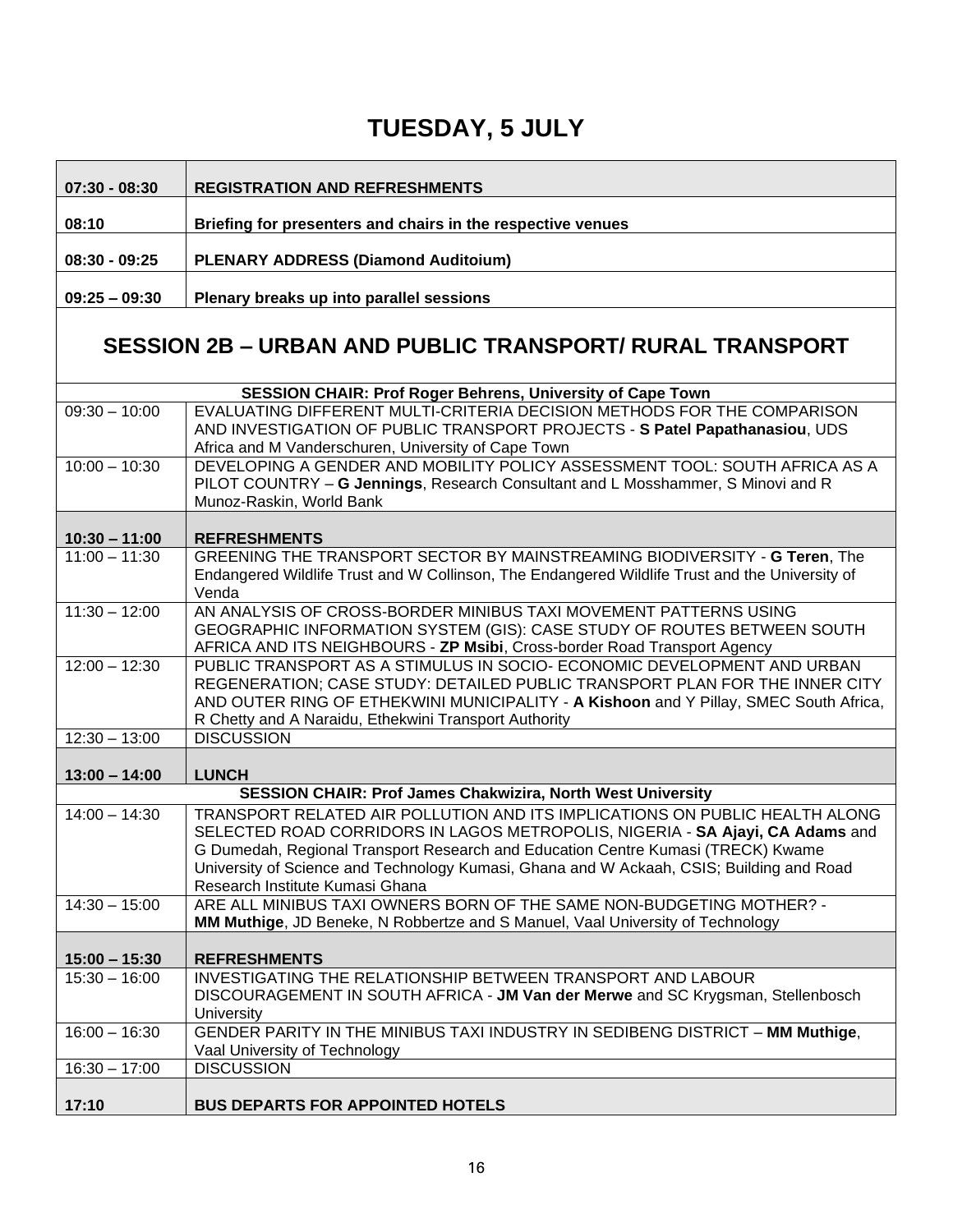| $07:30 - 08:30$ | <b>REGISTRATION AND REFRESHMENTS</b>                                                                                                                                                                                                                                                  |
|-----------------|---------------------------------------------------------------------------------------------------------------------------------------------------------------------------------------------------------------------------------------------------------------------------------------|
| 08:10           | Briefing for presenters and chairs in the respective venues                                                                                                                                                                                                                           |
| $08:30 - 09:25$ | <b>PLENARY ADDRESS (Diamond Auditorium)</b>                                                                                                                                                                                                                                           |
| $09:25 - 09:30$ | Plenary breaks up into parallel sessions                                                                                                                                                                                                                                              |
|                 | <b>SESSION 2C - FREIGHT AND LOGISTICS</b>                                                                                                                                                                                                                                             |
|                 | SESSION CHAIR: Dr Paul Nordengen, Heavy Vehicle Transport Technology Africa                                                                                                                                                                                                           |
| $09:30 - 10:00$ | TYRE CLASSIFICATION TECHNOLOGY FOR IMPROVED ROAD SAFETY, REDUCED<br>EMISSIONS, AND INFRASTRUCTURE PROTECTION - BO Ezeanowi and TW Haichert,<br>International Road Dynamics, Canada                                                                                                    |
| $10:00 - 10:30$ | <b>DISCUSSION SESSION</b>                                                                                                                                                                                                                                                             |
|                 |                                                                                                                                                                                                                                                                                       |
| $10:30 - 11:00$ | <b>REFRESHMENTS</b>                                                                                                                                                                                                                                                                   |
| $11:00 - 11:30$ | A RECONFIGURABLE LINEAR MODEL FOR PBS VEHICLE DEVELOPMENT - TMG Komana and<br>PS Els, University of Pretoria                                                                                                                                                                          |
| $11:30 - 12:00$ | USING GAUSSIAN PROCESS MACHINE LEARNING TO PREDICT DYNAMIC ROAD WEAR OF A<br>RIGID HEAVY VEHICLE - AJ Steenkamp, CSIR Smart Mobility and AL Steenkamp, CSIR Defence<br>and Security                                                                                                   |
| $12:00 - 12:30$ | DEVELOPING A TRUCK ROLLOVER RISK CALCULATOR FOR SOUTH AFRICA - A Ferreira,<br>University of the Witwatersrand, CC de Saxe, University of Cambrige, United Kingdom and<br>University of the Witwatersrand, A Steenkamp, CSIR Smart Mobility and J Nordengen, University of<br>Pretoria |
| $12:30 - 13:00$ | <b>DISCUSSION SESSION</b>                                                                                                                                                                                                                                                             |
| $13:00 - 14:00$ | <b>LUNCH</b>                                                                                                                                                                                                                                                                          |
| $14:00 - 14:30$ | IMPROVEMENT OF THE ECONOMIC AND OPERATIONAL EFFICIENCY OF FREIGHT ROAD<br>AND RAIL TRANSPORTATION IN SOUTH AFRICA - BJ Mokobori, R Gopinath and Dk Das,<br>Central University of Technology, Free State                                                                               |
| $14:30 - 15:00$ | INDIVIDUAL ETHICAL ORIENTATION, ETHICAL SENSITIVITY AND PERFORMANCE OF THIRD<br>PARTY LOGISTICS FIRMS IN UGANDA - P Tushabe, African Shipping Association (ASA)                                                                                                                       |
| $15:00 - 15:30$ | <b>REFRESHMENTS</b>                                                                                                                                                                                                                                                                   |
|                 | <b>SESSION CHAIR: Prof Alex Visser, University of Pretoria</b>                                                                                                                                                                                                                        |
| $15:30 - 17:00$ | PRESENTATIONS BY STUDENT ESSAY WINNERS<br>1.ADDRESSING THE 'NEW ENERGY AND TRANSPORT NORM': SOME VIEWS ON A<br>GREENHOUSE EMISSIONS INNOVATIVE APPROACH IN THE TRANSPORT SECTOR OF<br>SOUTH AFRICA - L Mawelewele, University of Venda                                                |
|                 | 2. ADDRESSING THE NEW NORMAL AND THE FUTURE OF TRANSPORT - HK Simon.<br>University of Namibia                                                                                                                                                                                         |
|                 | 3. ADDRESSING THE NEW NORMAL AND THE FUTURE OF TRANSPORT: CONCEPTUALISING<br>THE ADOPTION OF MOBILE PAYMENT SOLUTIONS FOR PUBLIC TRANSPORT IN SOUTH<br>AFRICA - R Smit, Stellenbosch University                                                                                       |
|                 | 4. ADDRESSING THE NEW NORMAL AND THE FUTURE OF TRANSPORT: THE FUTURE OF<br>TRANSPORT DATA COLLECTION USING FLOATING CAR DATA - SI Nalubega, Stellenbosch<br><b>University</b>                                                                                                         |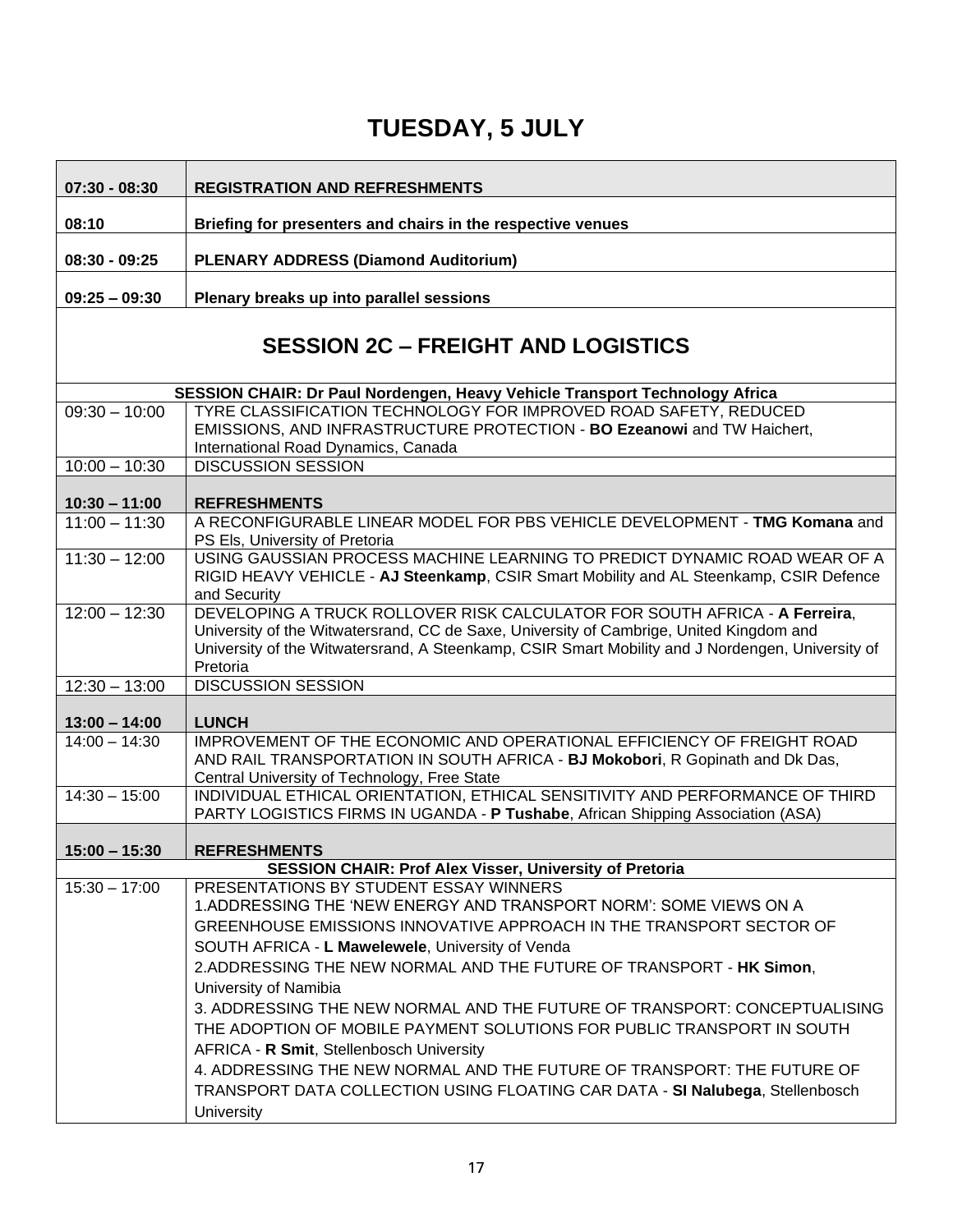|       | 5. THE FUTURE OF TRANSPORTATION UNDER THE NEW NORMAL - <b>J Li</b> , Chang'an University,<br>China |
|-------|----------------------------------------------------------------------------------------------------|
| 17:10 | <b>BUS DEPARTS FOR APPOINTED HOTELS</b>                                                            |

| $07:30 - 08:30$ | <b>REGISTRATION AND REFRESHMENTS</b>                                                                                                                                                                   |
|-----------------|--------------------------------------------------------------------------------------------------------------------------------------------------------------------------------------------------------|
| 08:10           | Briefing for presenters and chairs in the respective venues                                                                                                                                            |
| $08:30 - 09:25$ | <b>PLENARY ADDRESS (Diamond Auditorium)</b>                                                                                                                                                            |
| $09:25 - 09:30$ | Plenary breaks up into parallel sessions                                                                                                                                                               |
|                 |                                                                                                                                                                                                        |
|                 | <b>SESSION 2D – TRAFFIC MANAGEMENT, SAFETY AND SECURITY</b>                                                                                                                                            |
|                 | <b>CHAIR: Dr Karien Venter, CSIR</b>                                                                                                                                                                   |
| $09:30 - 10:00$ | SOUTH AFRICA'S RESPONSE TO THE GLOBAL ROAD SAFETY PLAN - T Ndebele, Road Traffic<br><b>Management Corporation</b>                                                                                      |
| $10:00 - 10:30$ | DEFENSIVE ADVANCED DRIVING, LAW ENFORCEMENT AND WORKING CONDITIONS: A<br>MINIBUS TAXI DRIVER'S - MM Muthige, Vaal University of Technology                                                             |
| $10:30 - 11:00$ | <b>REFRESHMENTS</b>                                                                                                                                                                                    |
| $11:00 - 11:30$ | HARNESSING LEISURE CYCLISTS TO PROMOTE COMMUTER CYCLING - E da Silva and<br>P Onderwater, Hatch Africa                                                                                                 |
| $11:30 - 12:00$ | THE EFFECTIVENESS OF SIDEWALKS ON PEDESTRIAN SAFETY IN A TOWNSHIP<br>ENVIRONMENT - D Naicker and M Sinclair, Stellenbosch University                                                                   |
| $12:00 - 12:30$ | IMPROVING ROAD SAFETY THROUGH UNIVERSAL DESIGN AND ACCESSIBILITY (UD&A)<br>WITHIN THE BUILT ENVIRONMENT AND INFRASTRUCTURE - F Combrinck, Johannesburg<br>Roads Agency                                 |
| $12:30 - 13:00$ | <b>DISCUSSION</b>                                                                                                                                                                                      |
| $13:00 - 14:00$ | <b>LUNCH</b>                                                                                                                                                                                           |
|                 | <b>SARF ENGINEERING FOR SAFE SYSTEM FORUM 2022</b>                                                                                                                                                     |
| $14:00 - 14:10$ | INTRODUCTION AND OVERVIEW OF THE DEVELOPMENT OF TMH24 AND TRH29 - Road<br><b>Traffic Management Corporation</b>                                                                                        |
| $14:10 - 15:00$ | TMH24 SARRSM 2022: SOUTH AFRICAN ROAD RESTRAINT SYSTEMS MANUAL - LdV Roodt                                                                                                                             |
| $15:00 - 15:30$ | <b>REFRESHMENTS</b>                                                                                                                                                                                    |
| $15:30 - 16:00$ | TRH 29 SARSAM 2022 - SOUTH AFRICAN ROAD SAFETY ASSESSMENT METHODS- VOLUME<br>1 AND 2: DEVELOPMENT OF SOUTH AFRICAN NETWORK LEVEL ASSESSMENT AND ROAD<br>SAFETY INSPECTION GUIDELINES - FJJ Labuschagne |
| $16:00 - 16:30$ | TRH29 SARSAM 2022 - SOUTH AFRICAN ROAD SAFETY ASSESSMENT METHODS -<br><b>VOLUME 3: ROAD SAFETY AUDITS - SE Grosskopf</b>                                                                               |
| $16:30 - 17:00$ | <b>DISCUSSION</b>                                                                                                                                                                                      |
| 17:10           | <b>BUS DEPARTS FOR APPOINTED HOTELS</b>                                                                                                                                                                |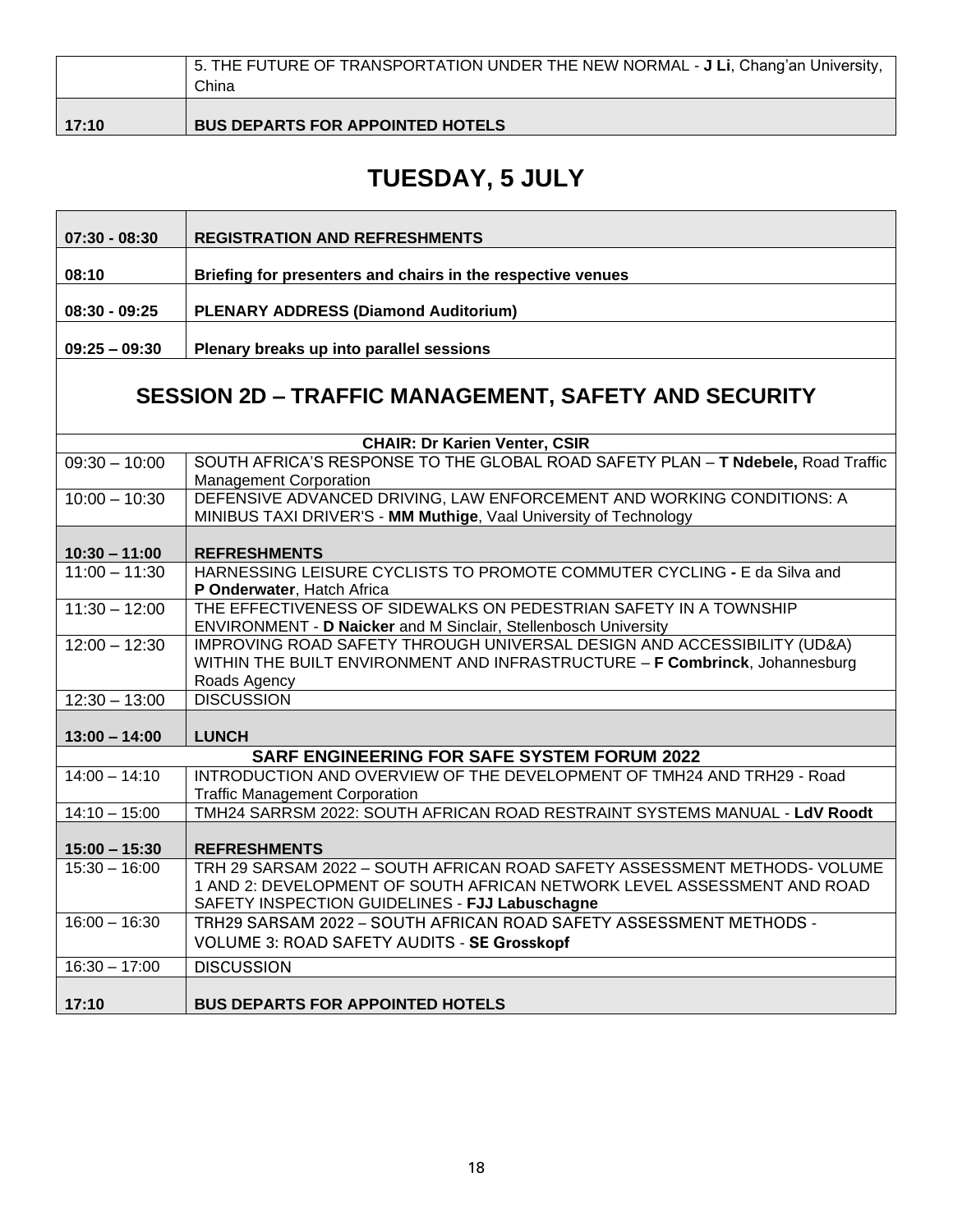| $07:30 - 08:30$                                                                           | <b>REGISTRATION AND REFRESHMENTS</b>                                                                                                       |
|-------------------------------------------------------------------------------------------|--------------------------------------------------------------------------------------------------------------------------------------------|
| 08:10                                                                                     | Briefing for presenters and chairs in the respective venues                                                                                |
| $08:30 - 09:25$                                                                           | <b>PLENARY ADDRESS (Diamond Auditorium)</b>                                                                                                |
|                                                                                           |                                                                                                                                            |
| $09:25 - 09:30$                                                                           | Plenary breaks up into parallel sessions                                                                                                   |
|                                                                                           | SESSION 3A - 3RD REGIONAL SEMINAR ON WEIGH-IN-MOTION                                                                                       |
| OPTIMISING ROAD FREIGHT TRANSPORT USING WIM DATA<br><b>SESSION CHAIR: Mr Hans van Loo</b> |                                                                                                                                            |
| $09:30 - 09:40$                                                                           | WELCOME AND INTRODUCTION OF ISWIM - C Koniditsiotis, ISWIM, Australia                                                                      |
| $09:40 - 09:50$                                                                           | INTRODUCTION OF PIARC - N Alli, PIARC                                                                                                      |
| $09:50 - 10:10$                                                                           | USE OF WIM DATA IN SOUTH AFRICA - L Kannemeyer, South African National Roads Agency<br>(SANRAL)                                            |
| $10:10 - 10:30$                                                                           | WIM PROJECTS IN TANZANIA - R Matavila, TANROADS, Tanzania                                                                                  |
| $10:30 - 11:00$                                                                           | <b>REFRESHMENTS</b>                                                                                                                        |
| WIM FOR DIRECT WEIGHT ENFORCEMENT                                                         |                                                                                                                                            |
|                                                                                           | <b>SESSION CHAIR: Mr Hans van Loo</b>                                                                                                      |
| $11:00 - 11:30$                                                                           | OVERLOAD DETECTION AND MITIGATION IN THE WORLD - B Jacob, University G. Eiffel,<br>France                                                  |
| $11:30 - 12:00$                                                                           | LEGAL FRAMEWORK IN SOUTH AFRICA - A Swanepoel, Alta Swanepoel and Associates                                                               |
| $12:00 - 12:30$                                                                           | IMPLEMENTATION OF WIM FOR DIRECT ENFORCEMENT IN BRAZIL - F Bráulio, DNIT, Brazil                                                           |
| $12:30 - 13:00$                                                                           | WIM FOR DIRECT ENFORCEMENT IN FRANCE - D Bétaille, University G. Eiffel, France                                                            |
| $13:00 - 14:00$                                                                           | <b>LUNCH</b>                                                                                                                               |
|                                                                                           | PRACTICAL APPLICATIONS OF WIM                                                                                                              |
|                                                                                           | <b>SESSION CHAIR: Mr Andy Lees, Q-Free</b>                                                                                                 |
| $14:00 - 14:20$                                                                           | SHOW CASE PROJECT: MIKROS - R Sik, Mikros                                                                                                  |
| $14:20 - 14:40$                                                                           | SHOW CASE PROJECT: INTERCOMP - L Guerson, Intercomp, USA and D Hoffman, Fiscal<br>Tech, Brazil                                             |
| $14:40 - 15:00$                                                                           | SHOW CASE PROJECT: CAMEA - J Fučik, CAMEA, Czech Republic                                                                                  |
| $15:00 - 15:30$                                                                           | <b>REFRESHMENTS</b>                                                                                                                        |
|                                                                                           | <b>IMPLEMENTATION OF A WIM NETWORK</b>                                                                                                     |
|                                                                                           | SESSION CHAIR: Dr Paul Nordengen, Heavy Vehicle Transport Technology Africa                                                                |
| $15:30 - 16:00$                                                                           | UGANDA VIRTUAL WIM PROJECT - B Ezeanowi, International Road Dynamic, Canada<br>SELECTION OF WIM LOCATIONS - L Franceschi, Labtrans, Brazil |
| $16:00 - 16:30$<br>$16:30 - 17:00$                                                        | HYBRID IMPLEMENTATION OF WIM - H van Loo, Corner Stone International, Switzerland                                                          |
|                                                                                           |                                                                                                                                            |
| 17:10                                                                                     | <b>BUS DEPARTS FOR APPOINTED HOTELS</b>                                                                                                    |
| 17:30                                                                                     | <b>ISWIM BARBEQUE FUNCTION</b>                                                                                                             |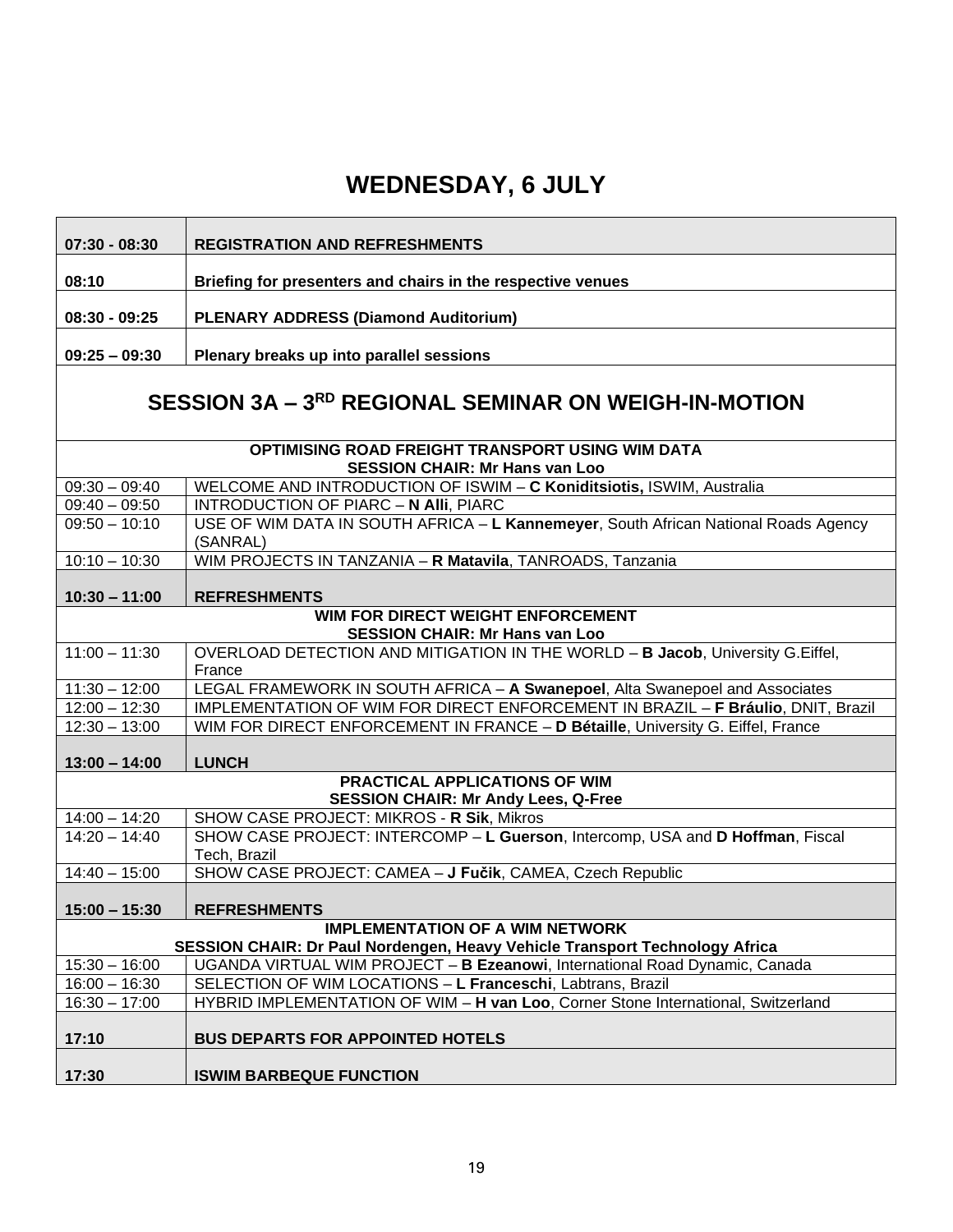| $07:30 - 08:30$                    | <b>REGISTRATION AND REFRESHMENTS</b>                                                                                                                                                                                         |  |
|------------------------------------|------------------------------------------------------------------------------------------------------------------------------------------------------------------------------------------------------------------------------|--|
| 08:10                              | Briefing for presenters and chairs in the respective venues                                                                                                                                                                  |  |
|                                    |                                                                                                                                                                                                                              |  |
| $08:30 - 09:25$                    | PLENARY ADDRESS (Diamond Auditoium)                                                                                                                                                                                          |  |
| $09:25 - 09:30$                    | Plenary breaks up into parallel sessions                                                                                                                                                                                     |  |
|                                    | <b>SESSION 3B - URBAN AND PUBLIC TRANSPORT</b>                                                                                                                                                                               |  |
|                                    | SESSION CHAIR: Prof Roger Behrens, University of Cape Town                                                                                                                                                                   |  |
| $09:30 - 10:00$                    | ANALYSING NHTS ON PUBLIC TRANSPORT ASPECTS - P Onderwater, Hatch Africa                                                                                                                                                      |  |
| $10:00 - 10:30$                    | USING TOPIC MODELLING TO ANALYSE BUS ROUTE DATA - HS Koen and J Cornelius, CSIR<br>and R Oosthuizen, University of Pretoria                                                                                                  |  |
|                                    | <b>REFRESHMENTS</b>                                                                                                                                                                                                          |  |
| $10:30 - 11:00$<br>$11:00 - 11:30$ | MOVING FROM A REACTIVE TO PROACTIVE PUBLIC TRANSPORT REGULATORY                                                                                                                                                              |  |
|                                    | ENVIRONMENT IN THE CITY OF CAPE TOWN; PHASE 1: MINIBUS TAXI SPECIAL                                                                                                                                                          |  |
|                                    | REGULATORY PROJECT - L Van Den Berg, City of Cape Town                                                                                                                                                                       |  |
| $11:30 - 12:00$                    | AN INNOVATIVE METHOD TO COLLECT ROUTE CHOICE PREFERENCE DATA USING A                                                                                                                                                         |  |
|                                    | SMARTPHONE APPLICATION - G Hayes and C Venter, University of Pretoria                                                                                                                                                        |  |
| $12:00 - 12:30$                    | EXPERIMENTS IN UNDERSTANDING PASSENGER NEEDS ON THE FIRST AND LAST MILE OF<br>THE PUBLIC TRANSPORT TRIP - C Venter, G Hayes and D Watts, University of Pretoria                                                              |  |
| $12:30 - 13:00$                    | ASSESSING THE EFFECTIVENESS OF REDUCED PARKING REQUIREMENTS IN<br>FACILITATING TRANSIT-ORIENTED DEVELOPMENT: A CASE STUDY OF 'PT AREAS' IN CAPE<br>TOWN - N Sasman, City of Cape Town and R Behrens, University of Cape Town |  |
|                                    |                                                                                                                                                                                                                              |  |
| $13:00 - 14:00$                    | <b>LUNCH</b>                                                                                                                                                                                                                 |  |
| $14:00 - 14:30$                    | THE STATE OF TRANSPORT OPINION POLL: GAUTENG 2021 - GJ Heyns and R Luke,<br>University of Johannesburg                                                                                                                       |  |
| $14:30 - 15:00$                    | A SELF-PERCEPTION THEORY META-ANALYSIS OF THE HABIT-BREAKING IMPACTS OF                                                                                                                                                      |  |
|                                    | COVID-19 TRAVEL RESTRICTIONS IN SOUTH AFRICAN CITIES - R Behrens, H Tamuka Moyo                                                                                                                                              |  |
|                                    | and M Zuidgeest, University of Cape Town                                                                                                                                                                                     |  |
|                                    |                                                                                                                                                                                                                              |  |
| $15:00 - 15:30$<br>$15:30 - 16:00$ | <b>REFRESHMENTS</b><br>PUBLIC TRANSPORT AS A DRIVER OF ECONOMIC AND SOCIAL REVITALISATION IN                                                                                                                                 |  |
|                                    | CENTRAL BUSINESS DISTRICTS: THE CASE OF PINETOWN, ETHEKWINI - R Pillay and                                                                                                                                                   |  |
|                                    | R Chetty, Ethekwini Transport Authority and K Kuppusamy, SMEC South Africa                                                                                                                                                   |  |
| $16:00 - 16:30$                    | 'PEDESTRIANS DON'T BUILD THE ECONOMY': WHY WALKING POLICIES DON'T MATCH                                                                                                                                                      |  |
|                                    | POLICY OUTCOMES IN AFRICAN CITIES - J Benton, University of Manchester, United Kingdom,                                                                                                                                      |  |
|                                    | G Jennings, Research Consultant, J Walker and J Evans, Walk21 Foundation, United Kingdom                                                                                                                                     |  |
| $16:30 - 17:00$                    | OVER A DECADE OF DEVELOPING ACCESSIBLE INFRASTRUCTURE IN SOUTH AFRICA                                                                                                                                                        |  |
|                                    | (FROM THE TSHWANE-GIBB DRAFT GUIDELINE 2011 TO THE NATIONAL TECHNICAL                                                                                                                                                        |  |
|                                    | REQUIREMENTS NTR 1 TACTILE PEDESTRIAN CROSSINGS 2016, AND TODAY, 2022) -                                                                                                                                                     |  |
|                                    | F Combrinck, Johannesburg Roads Agency                                                                                                                                                                                       |  |
| 17:10                              | <b>BUS DEPARTS FOR APPOINTED HOTELS</b>                                                                                                                                                                                      |  |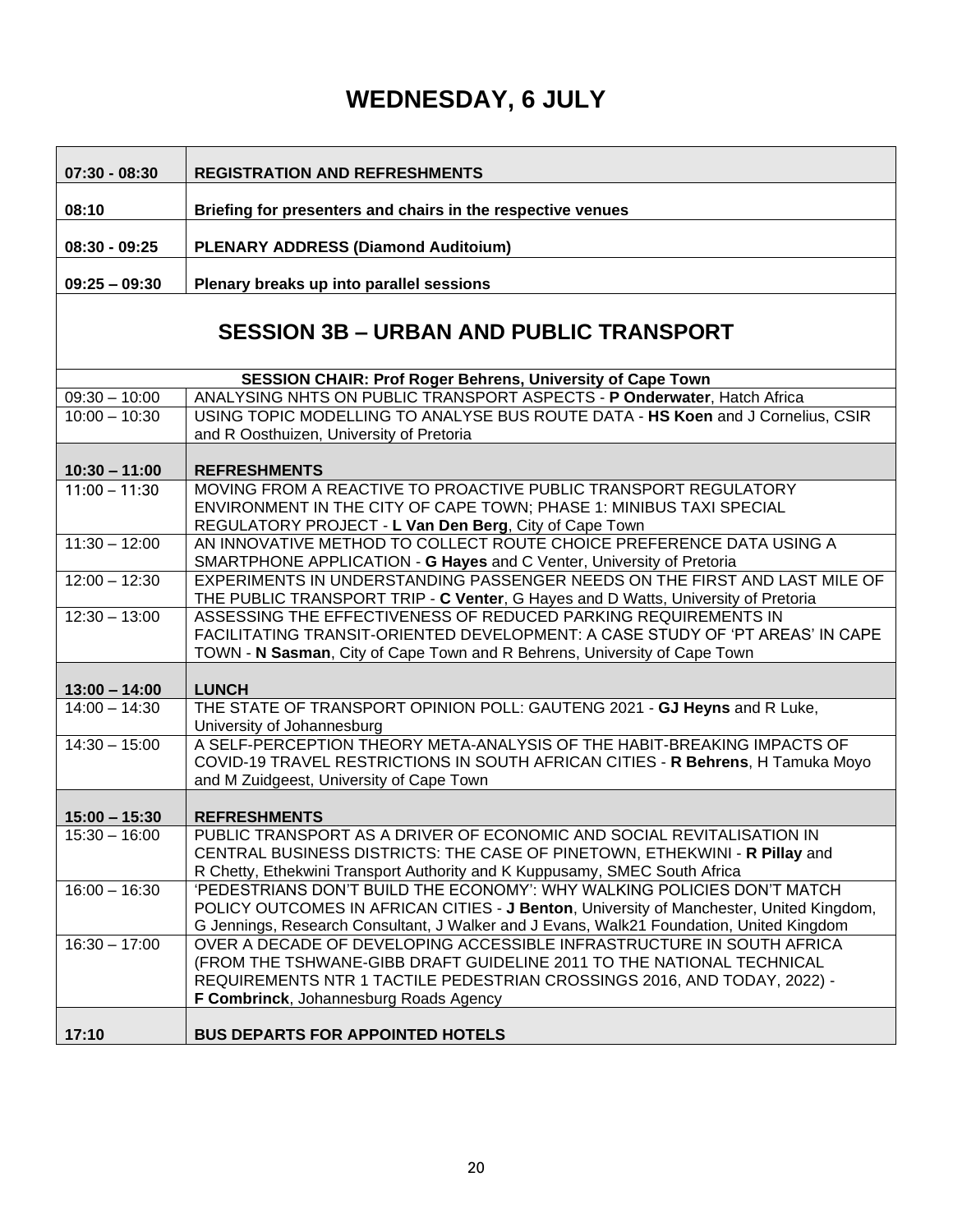| $07:30 - 08:30$ | <b>REGISTRATION AND REFRESHMENTS</b>                        |
|-----------------|-------------------------------------------------------------|
| 08:10           | Briefing for presenters and chairs in the respective venues |
| $08:30 - 09:25$ | <b>PLENARY ADDRESS (Diamond Auditorium)</b>                 |
| $09:25 - 09:30$ | Plenary breaks up into parallel sessions                    |

#### **SESSION 3C – 9 TH CHINA AFRICA TRANSPORT CO-OPERATION FORUM AND MAGLEV TRAINS APPLICATIONS**

| <b>SESSION CHAIR: Dr Emile Horak, Kubu Consultancy</b>             |                                                                                                                                                                                                                                                                                                                  |
|--------------------------------------------------------------------|------------------------------------------------------------------------------------------------------------------------------------------------------------------------------------------------------------------------------------------------------------------------------------------------------------------|
| $09:30 - 10:00$                                                    | THE NEW DEVELOPMENT WITH THE INNOVATIVE FRAMEWORK OF THE CHINA-AFRICA<br>TRANSPORT STRATEGY RESEARCH INSTITUTE (CATSRI) UNDER UNIVERSITY OF<br>PRETORIA(UP), CHANG'AN UNIVERSITY(CAU) AND SOUTH AFRICA-CHINA TRANSPORT CO-<br><b>OPERATION CENTRE(SACTCC)</b><br>-C Masoka, Department of Science and Innovation |
|                                                                    | - Y Wang, South Africa-China Transport Co-operation Center(SACTCC)                                                                                                                                                                                                                                               |
|                                                                    | -S Macamo, Counsellor, Mozambique Embassy to South Africa<br>-J Kang, UNESCO Engineering Education Centre                                                                                                                                                                                                        |
| $10:00 - 10:30$                                                    | PROGRESS REPORT ON TWO RESARCH PROJECTS APPROVED BY CHINA-AFRICA<br>INSTITUTE WITH CHINA AND AFRICAN UNION - China-Africa Institute(CAI), Asia and Global<br>Strategy Institute and China-Africa Transport Strategy Institute(CATSRI) - Z Li, CASS and<br>J Grundling, Tshwane University of Technology          |
| $10:30 - 11:00$                                                    | <b>REFRESHMENTS</b>                                                                                                                                                                                                                                                                                              |
| $11:00 - 11:30$                                                    | NOVA PAVEMENT MATERIALS AND APPLICATIONS AT GUANGDONG AND PEARL DELTA<br>REGION OF CHINA - C Hu, South China University of Technology (SCUT), Guangzhou, China and<br><b>Pavement Doctors Consultants</b>                                                                                                        |
| $11:30 - 12:00$                                                    | INNOVATIVE CO-OPERATIVE PROGRAM AND TECHNOLOGY TRAINING ADVANCEMENT<br>DEVELOPMENT AMONG SOUTH AFRICA, SADC, AFRICA AND CHINA - N Feza, University of<br>Venda and A Liu, Hubei University of Technology with the SACTCC                                                                                         |
| $12:00 - 12:30$                                                    | CASE STUDIES FOR COLLECTING DYNAMIC DATA WITH FATIGUE ANALYSIS ON<br>ACCELERATED PAVEMENT TESTING (APT) BY THE 1/3 SCALED LOADING SIMULATORS IN<br>CHINA AND SOUTH - C Zhuang, The International Society of the Mobile Load Simulator (ISMLS)                                                                    |
| $12:30 - 13:00$                                                    | INTERNATIONAL PROFESSIONAL TRAINING PROGRAMME AT YUNNAN JIAOTONG<br>(TRANSPORT) COLLEGE AND INTENT CO-OPERATIONS WITH SOUTH AFRICA AND AFRICA -<br>Y Zhao, Yunnan Jiaotong(Transport) College and J Jia, Yunnan Provincial Highway Research<br>Institute APT/MLS Lab.                                            |
| $13:00 - 14:00$                                                    | <b>LUNCH</b>                                                                                                                                                                                                                                                                                                     |
| <b>MAGLEV TRAINS APPLICATIONS - SESSION CHAIR: Mr Tshepo Kgobe</b> |                                                                                                                                                                                                                                                                                                                  |
| $14:00 - 14:30$                                                    | OVERVIEW: SMART CITIES AND SMART TRANSPORT - G de Beer                                                                                                                                                                                                                                                           |
| $14:30 - 15:00$                                                    | TRANSPORT ECONOMY, TRANSPORT OPTIONS AND CHALLENGES - P Lombard                                                                                                                                                                                                                                                  |
| $15:00 - 15:30$                                                    | <b>REFRESHMENTS</b>                                                                                                                                                                                                                                                                                              |
| $15:30 - 16:00$                                                    | MAGLEV TRAIN OPERATIONS - W Mu, China Specialist                                                                                                                                                                                                                                                                 |
| $16:00 - 16:30$                                                    | MAGLEV TECHNOLOGY                                                                                                                                                                                                                                                                                                |
| $16:30 - 17:00$                                                    | <b>DISCUSSION AND SUMMARY - P Vorster, ITS SA</b>                                                                                                                                                                                                                                                                |
| 17:10                                                              | <b>BUS DEPARTS FOR APPOINTED HOTELS</b>                                                                                                                                                                                                                                                                          |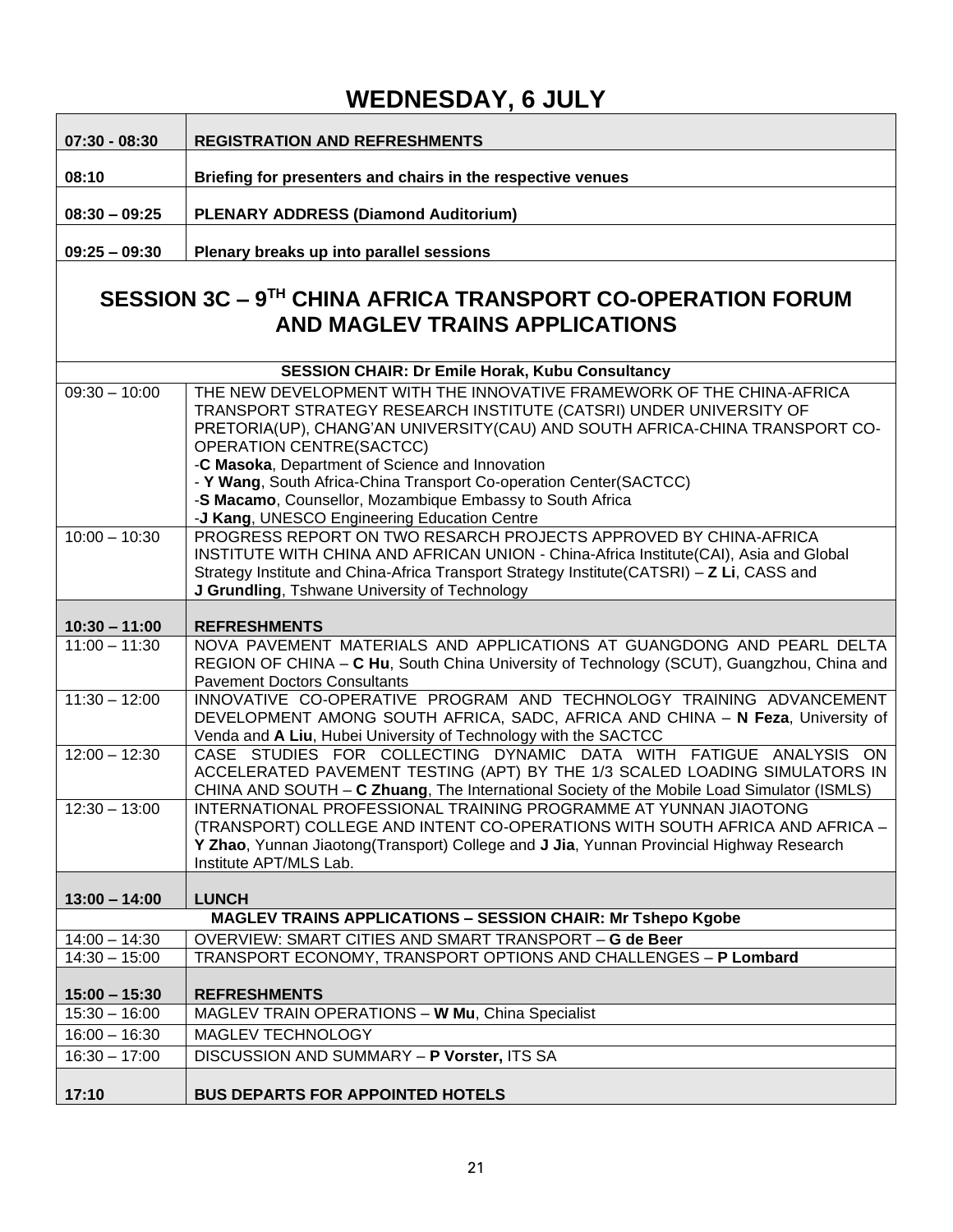| $07:30 - 08:30$              | <b>REGISTRATION AND REFRESHMENTS</b>                                                                                                                                                        |
|------------------------------|---------------------------------------------------------------------------------------------------------------------------------------------------------------------------------------------|
| 08:10                        | Briefing for presenters and chairs in the respective venues                                                                                                                                 |
|                              |                                                                                                                                                                                             |
| $08:30 - 09:25$              | <b>PLENARY ADDRESS (Diamond Auditorium)</b>                                                                                                                                                 |
| $09:25 - 09:30$              | Plenary breaks up into parallel sessions                                                                                                                                                    |
| <b>SESSION 3D - MARITIME</b> |                                                                                                                                                                                             |
|                              | <b>SESSION CHAIR: Mr Tebogo Mojafi, SAMSA</b>                                                                                                                                               |
| $09:30 - 10:00$              | USING MARINE SPATIAL PLANNING TO ALIGN PRIORITY AREAS FOR MARITIME<br>TRANSPORTATION ACTIVITIES - M Ramakulukusha, The National Department of Forestry,<br>Fisheries and the Environment    |
| $10:00 - 10:30$              | FREIGHT FORWARDERS' ROLE IN EFFICIENT PORTS - SP Mokoena and C Mara, University of<br>Johannesburg                                                                                          |
| $10:30 - 11:00$              | <b>REFRESHMENTS</b>                                                                                                                                                                         |
| $11:00 - 11:30$              | SUCCESSFUL LEADERSHIP STYLES FOR GLOBAL COMPETITIVENESS - C Mara, University of<br>Johannesburg and T Mushayi, University of Namibia                                                        |
| $11:30 - 12:00$              | SMART PORTS: IS SADC POSITIONED FOR TRANSITION? - LA Grimett, Moses Kotane Institute                                                                                                        |
| $12:00 - 12:30$              | INCIDENT MANAGEMENT SYSTEM FOR AN EFFECTIVE MARITIME INCIDENT RESPONSE - A<br>CASE FOR SOUTH AFRICA - R Naicker, South African Maritime Safety Authority (SAMSA)                            |
| $12:30 - 13:00$              | SHIPPING'S ENERGY TRANSITION: STRATEGIC OPPORTUNITIES IN SOUTH AFRICA -<br>K Abhold, Global Maritime Forum                                                                                  |
| $13:00 - 14:00$              | <b>LUNCH</b>                                                                                                                                                                                |
| $14:00 - 14:30$              | ADDRESSING GHG EMISSIONS IN MARITIME SECTORS IN LEAST DEVELOPING ISLAND<br>STATE: CASE OF MADAGASCAR - MV Rabemiafara, Agence Portuaire Maritime et Fluviale,<br>Madagascar                 |
| $14:30 - 15:00$              | FACILITATING TRANSITION TO DECARBONISING AFRICAN WATERS; THE ROLE OF<br>MARITIME TECHNOLOGY COOPERATION CENTRES - L Ngugi, Jomo Kenyatta University of<br>Agriculture And Technology, Kenia |
| $15:00 - 15:30$              | <b>REFRESHMENTS</b>                                                                                                                                                                         |
| $15:30 - 16:00$              | SYSTEMS APPROACH TO COASTAL AND MARINE TOURISM - CHALLENGES AND<br>OPPORTUNITIES: UGU DISTRICT, KWAZULU-NATAL - VB Zulu, S84 Learnovate                                                     |
| $16:00 - 16:30$              | THE NEW NORMAL FOR COASTAL STATES - O Eriksson and K Gregory, International<br>Association of Marine Aids to Navigation and Lighthouse Authorities (IALA)                                   |
| $16:30 - 17:00$              | SUMMARY OF THE SESSION                                                                                                                                                                      |
| 17:10                        | <b>BUS DEPARTS FOR APPOINTED HOTELS</b>                                                                                                                                                     |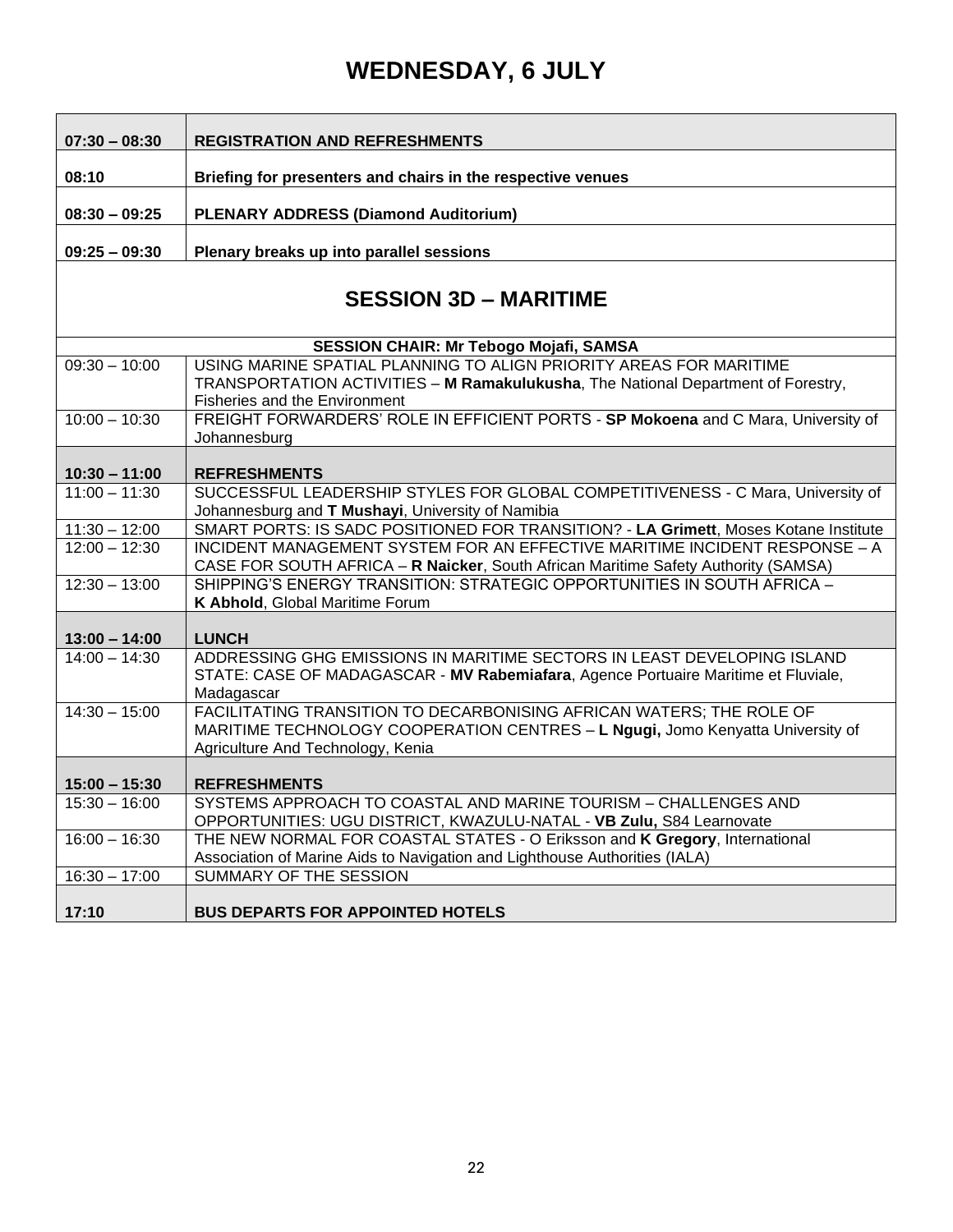| $07:30 - 08:30$ | <b>REGISTRATION AND REFRESHMENTS</b>                        |
|-----------------|-------------------------------------------------------------|
| 08:10           | Briefing for presenters and chairs in the respective venues |
| $08:30 - 09:25$ | <b>PLENARY ADDRESS (Diamond Auditorium)</b>                 |
| $09:25 - 09:30$ | Plenary breaks up into parallel sessions                    |

### **SESSION 3E – AVIATION WORKSHOP**

| <b>SESSION CHAIR: Dr Bridget Ssamula, AECOM</b> |                                                                                                                                                                                                             |
|-------------------------------------------------|-------------------------------------------------------------------------------------------------------------------------------------------------------------------------------------------------------------|
| $09:30 - 10:00$                                 | MAKING THE MAGIC OF FLIGHT ACCESSIBLE TO OUR CHILDREN - F Gosher, The Children's<br>Flight                                                                                                                  |
| $10:00 - 10:30$                                 | ASSESSING THE THRIVING AFRICAN AIRLINE NETWORK STRUCTURES: DOCTORAL THESIS<br>REVIEW 15 YRS ON - B Ssamula, AECOM, USA                                                                                      |
| $10:30 - 11:00$                                 | <b>REFRESHMENTS</b>                                                                                                                                                                                         |
| $11:00 - 11:30$                                 | THE USE OF DRONE TECHNOLOGY TO EVALUATE AND REPORT PAVEMENT CONDITIONS<br>IN SOUTH AFRICAN AIRPORTS - TK Maloka, WA Elsaigh and JE Honiball, Tshwane University of<br>Technology                            |
| $11:30 - 12:00$                                 | SUSTAINABLE AVIATION FUEL PRODUCTION IN SOUTH AFRICA: POTENTIAL AND<br>OPPORTUNITIES - F Chireshe, J Reeler and T Bole-Rentel, Worldwide Fund for Nature South<br>Africa                                    |
| $12:00 - 13:00$                                 | PANEL DISCUSSION: REVITALISING THE INDUSTRY POST PANDEMIC - D Samuels, Wesgro,<br>J Vermooten, Independent Consultant and J Howell, Avia-Dev                                                                |
| $13:00 - 14:00$                                 | <b>LUNCH</b>                                                                                                                                                                                                |
| $14:00 - 14:30$                                 | STRATEGIC AEROTROPOLIS PROJECTS UPDATE- KING SHAKA INTERNATIONAL AIRPORT,<br>PROVINCIAL PERSPECTIVE - C Hamadziripi, KwaZulu-Natal Department of Economic<br>Development, Tourism and Environmental Affairs |
| $14:30 - 15:00$                                 | STRATEGIC AEROTROPOLIS PROJECTS UPDATE- CAPE TOWN INTERNATIONAL AIRPORT,<br>PROVINCIAL PERSPECTIVE - D Samuels, Wesgro                                                                                      |
| $15:00 - 15:30$                                 | <b>REFRESHMENTS</b>                                                                                                                                                                                         |
|                                                 | <b>END OF SESSION</b>                                                                                                                                                                                       |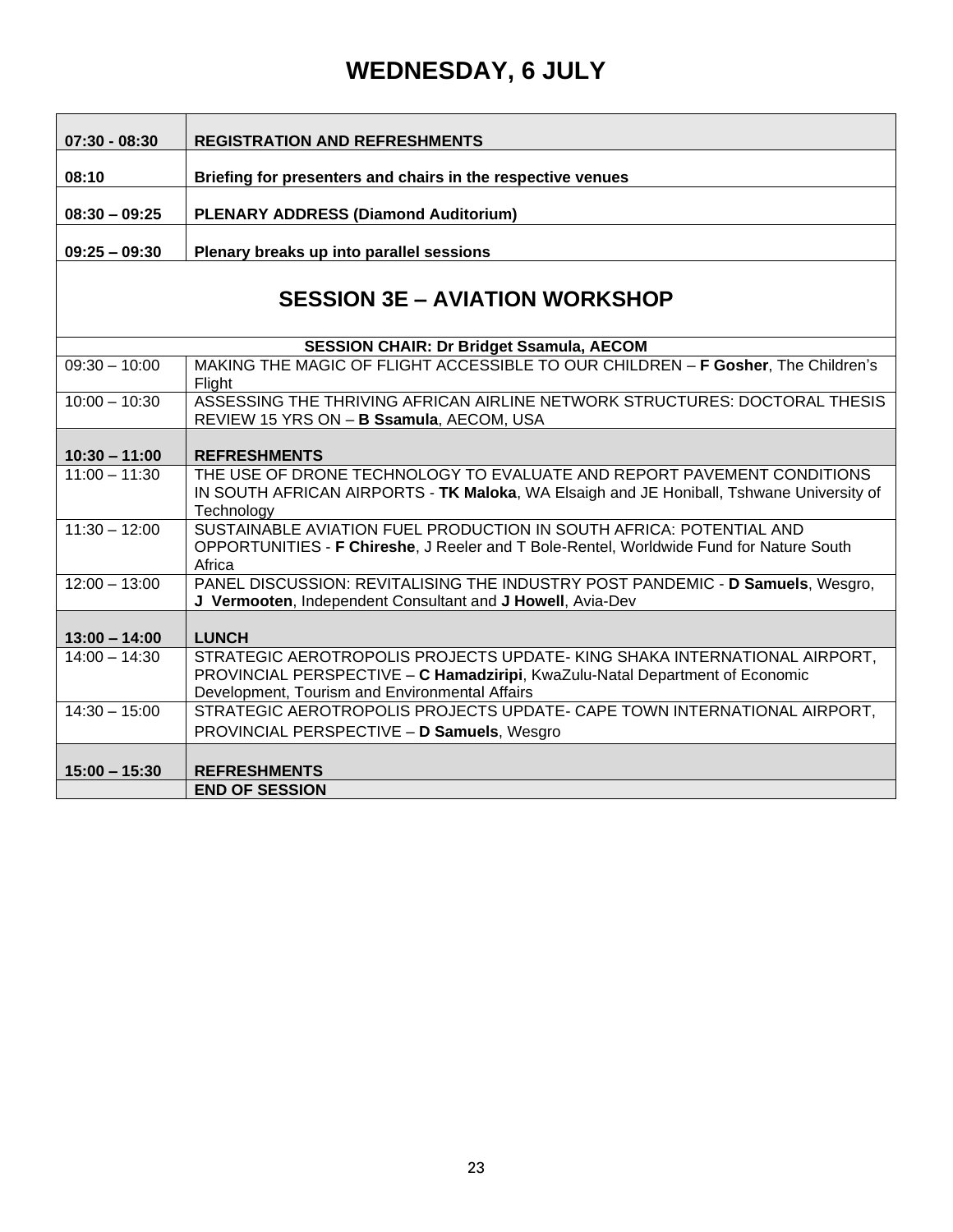**07:30 – 08:30 REGISTRATION AND REFRESHMENTS**

**08:10 Briefing for presenters and chairs in the respective venues**

### **SESSION 4A – 3 RD REGIONAL SEMINAR ON WEIGH-IN-MOTION**

| <b>QUALITY IMPROVEMENT OF WIM DATA</b>                           |                                                                                  |  |
|------------------------------------------------------------------|----------------------------------------------------------------------------------|--|
| <b>SESSION CHAIR: Ms Michelle van der Walt, SANRAL</b>           |                                                                                  |  |
| $08:30 - 09:00$                                                  | UPDATED TT WIM CALIBRATION METHOD - G de Wet, Static Motion                      |  |
| $09:00 - 09:30$                                                  | REVISION OF THE OIML R134 STANDARD - B Jacob, University G. Eiffel, France       |  |
| $09:30 - 10:00$                                                  | CORRECTION MODEL FOR HS-WIM SYSTEMS - G Otto, Labtrans, Brazil                   |  |
| $10:00 - 10:30$                                                  | TRUCK SILHOUETTES ANALYSIS WITH WIM DATA - O Quoy, Atlandes, France              |  |
|                                                                  |                                                                                  |  |
| $10:30 - 11:00$                                                  | <b>REFRESHMENTS</b>                                                              |  |
| WIM FOR DIRECT WEIGHT ENFORCEMENT                                |                                                                                  |  |
| <b>SESSION CHAIR: Mr Hans van Loo, Cornerstone International</b> |                                                                                  |  |
| $11:00 - 13:00$                                                  | <b>PANEL DISCUSSION: WIM FOR DIRECT WEIGHT ENFORCEMENT</b>                       |  |
|                                                                  | M van der Walt, M Hellens, G de Wet, B Jacob, C Davis and T Kearney              |  |
|                                                                  |                                                                                  |  |
| $13:00 - 14:00$                                                  | <b>LUNCH</b>                                                                     |  |
| <b>PRACTICAL APPLICATIONS OF WIM</b>                             |                                                                                  |  |
| <b>SESSION CHAIR: Mr Andrew Houliston</b>                        |                                                                                  |  |
| $14:00 - 14:20$                                                  | SHOW CASE PROJECT: Q-FREE - T Green, Q-Free, United Kingdom                      |  |
| $14:20 - 14:40$                                                  | SHOW CASE PROJECT: INTERNATIONAL ROAD DYNAMICS - B Ezeanowi, IRD, Canada         |  |
| $14:40 - 15:00$                                                  | SHOW CASE PROJECT: CESTEL - M Mavrič, Cestel, Slovenia                           |  |
|                                                                  |                                                                                  |  |
| $15:00 - 15:30$                                                  | <b>REFRESHMENTS</b>                                                              |  |
|                                                                  | <b>SELF REGULATION IN OVERLOAD CONTROL</b>                                       |  |
| <b>SESSION CHAIR: Mr Hans van Loo</b>                            |                                                                                  |  |
| $15:30 - 15:50$                                                  | <b>INTELLIGENT ACCESS PROGRAM - C Koniditsiotis, (former CEO) TCA, Australia</b> |  |
| $15:50 - 16:10$                                                  | ROAD TRANSPORT MANAGEMENT SYSTEM - P Nordengen, Road Transport Management        |  |
|                                                                  | System (RTMS)                                                                    |  |
| $16:10 - 16:30$                                                  | INTELLIGENT ACCESS IN EUROPE - L Aarts, Rijkswaterstaat, The Netherlands         |  |
| $16:30 - 16:45$                                                  | THE FUTURE OF WIM IN SOUTH AFRICA - M van der Walt and L Leseane, South African  |  |
|                                                                  | National Roads Agency (SANRAL)                                                   |  |
| $16:45 - 17:00$                                                  | SUMMARY AND CLOSURE OF SEMINAR - C Koniditsiotis, ISWIM, Australia               |  |
|                                                                  |                                                                                  |  |
| 17:10                                                            | <b>BUS DEPARTS FOR APPOINTED HOTELS</b>                                          |  |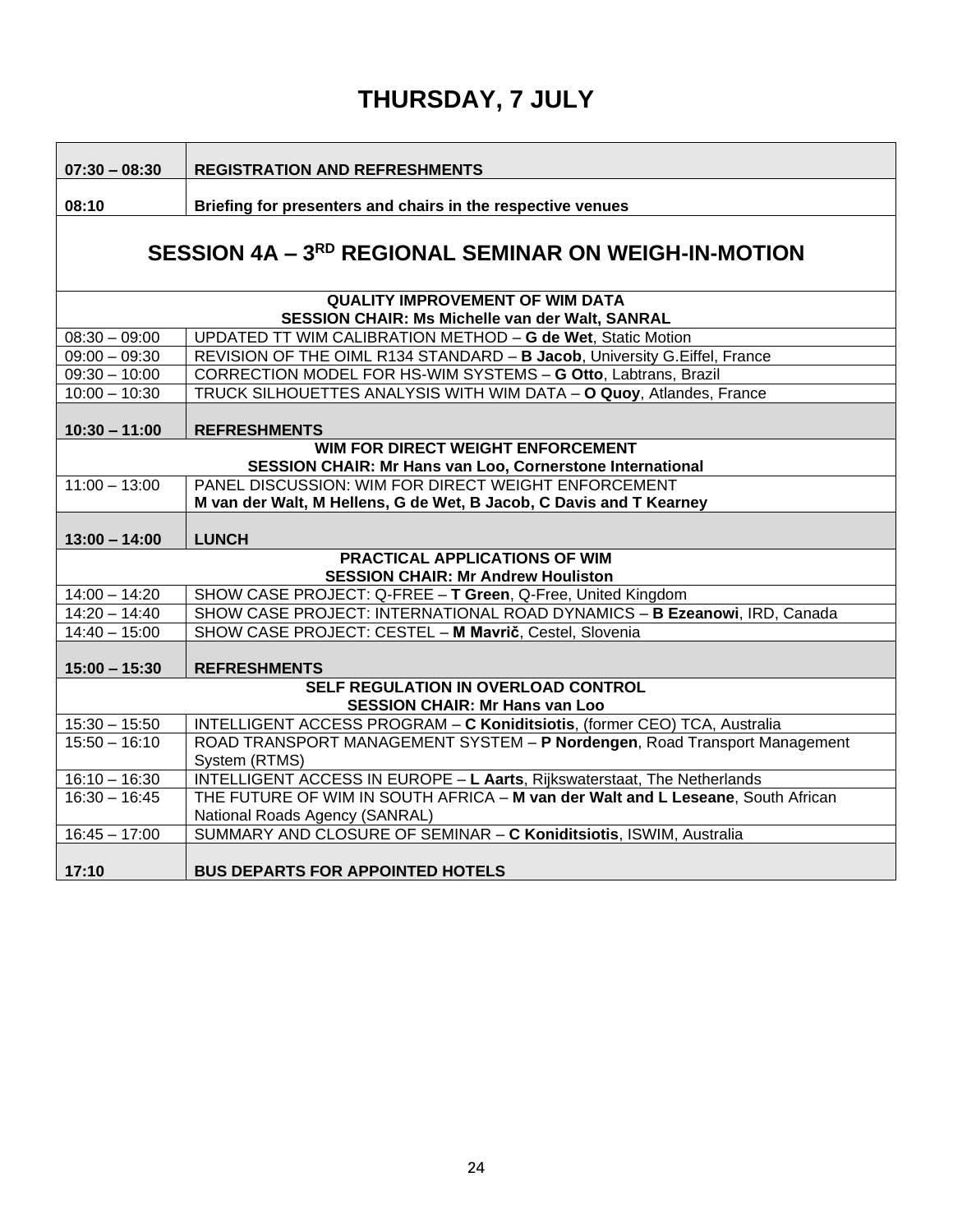**07:30 - 08:30 REGISTRATION AND REFRESHMENTS**

**08:10 Briefing for presenters and chairs in the respective venues**

#### **SESSION 4B – DISRUPTIVE WOMEN FORGING A NEW NORMAL IN THE TRANSPORT SECTOR - BROUGHT TO YOU BY TSHWANE WOMEN IN TRANSPORT**

| <b>SESSION CHAIR: Ms Lesedi Mokoma, CSIR</b> |                                                                                    |
|----------------------------------------------|------------------------------------------------------------------------------------|
| $08:30 - 09:00$                              | WELCOME - M Mhlanga-Mochadibane, Tshwane Women in Transit (TWIT)                   |
| $09:00 - 09:30$                              | KEY NOTE SPEAKER DEPUTY MINISTER OF TRANSPORT - MS SINDISIWE CHIKUNGA              |
| $09:30 - 10:00$                              | PIONEERING CHANGE IN REGIONAL - N Moloto, Tsa-Africa                               |
| $10:00 - 10:30$                              | THE IMPACT AND EFFECT OF COVID19 TO WOMEN IN THE TAXI BUSINESS - F Makhasane,      |
|                                              | <b>SANWIT Gauteng</b>                                                              |
|                                              |                                                                                    |
| $10:30 - 11:00$                              | <b>REFRESHMENTS</b>                                                                |
| $11:00 - 11:30$                              | CHALLENGES FACED BY WOMEN AMID COVID 19 PANDEMIC IN THE TRANSPORT                  |
|                                              | <b>INDUSTRY - M Matshwane, National Department of Transport</b>                    |
| $11:30 - 12:00$                              | WOMEN INSPIRING WOMEN TO LEAD IN TRANSPORT; THE OPPORTUNITIES AND                  |
|                                              | <b>CHALLENGES - N Scott</b>                                                        |
| $12:00 - 12:30$                              | HOW THE CITY OF JOHANNESBURG IS COMPLETING ITS STREETS - N Ciko, City of Joburg    |
| $12:30 - 13:00$                              | (COJ)<br>UNPACKING WAYS TO INSPIRE AND EMPOWER WOMEN IN THE TRANSPORT SECTOR -     |
|                                              | S Mgolozeli                                                                        |
|                                              |                                                                                    |
| $13:00 - 14:00$                              | <b>LUNCH</b>                                                                       |
| $14:00 - 14:30$                              | WOMEN, MOBILITY AND MODE CHOICE IN SOUTH AFRICA - N Cheure, University of Pretoria |
| $14:30 - 15:00$                              | REVOLUTION AND TECHNOLOGY IN TRANSPORT AND WHAT IT MEANS FOR WOMEN AS              |
|                                              | CONSUMERS AND PRODUCERS - N Mhlanga, Standard Bank SA                              |
|                                              |                                                                                    |
|                                              |                                                                                    |
| $15:00 - 15:30$                              | <b>REFRESHMENTS</b>                                                                |
| $15:30 - 16:00$                              | CHALLENGES EXPERIENCED BY FEMALE PROFESSIONALS IN THE TRANSPORT SECTOR -           |
|                                              | I Tshenye, City of Tshwane                                                         |
| $16:00 - 16:30$                              | INVESTING IN WOMEN CENTRIC TRANSPORT - HOW TRANSPORT SECTOR CAN HELP               |
|                                              | WOMEN ACHIEVE THEIR DREAMS - N Matebese-Maponya, DBSA and Women Centric Transport  |
|                                              | Pioneer                                                                            |
| $16:30 - 17:00$                              | ENABLING SMART MOBILITY FOR SMART AFRICAN CITIES; OPPORTUNITY FOR WOMEN -          |
|                                              | V Majola, Ubunye Capital                                                           |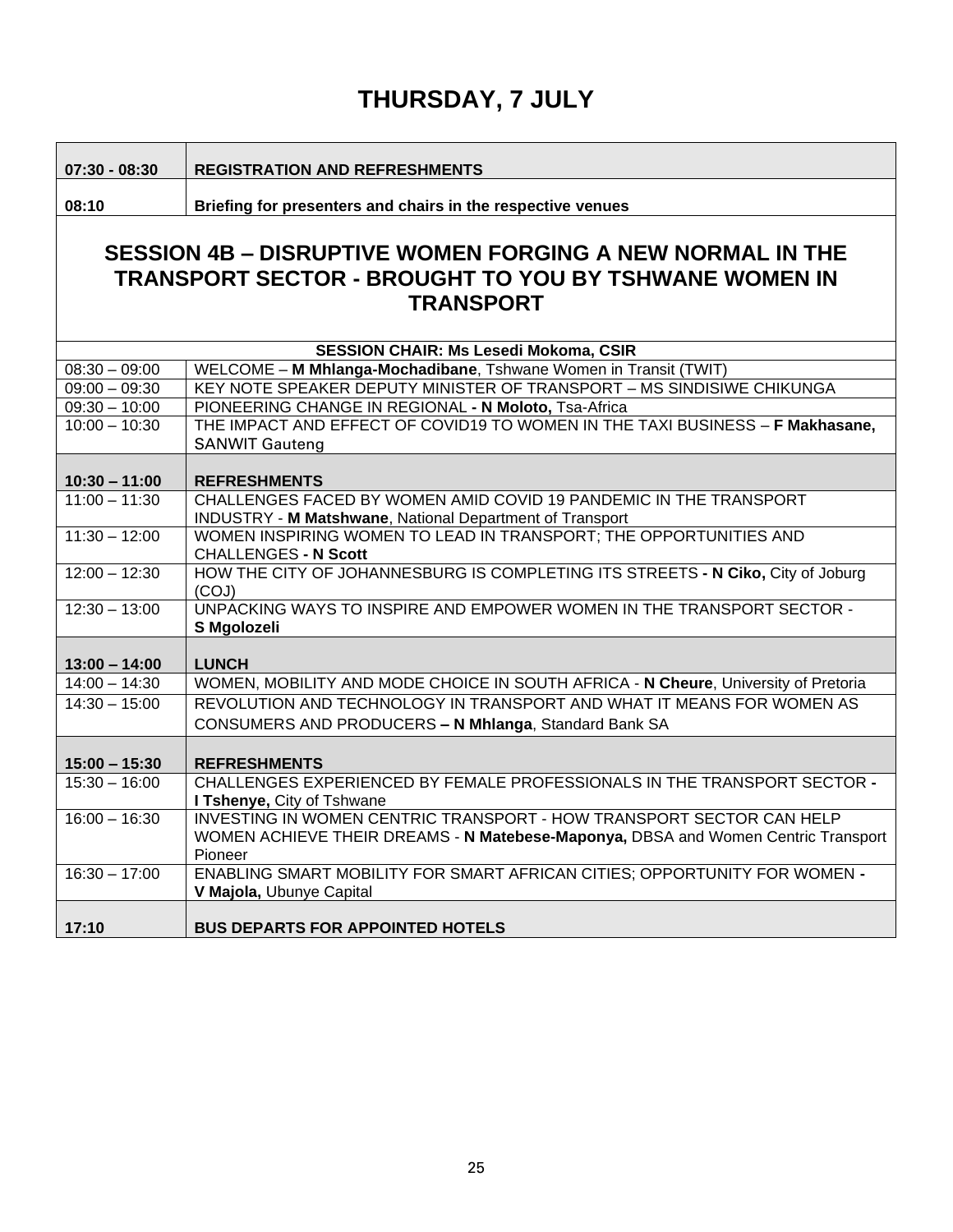**07:30 – 08:30 REGISTRATION AND REFRESHMENTS**

**08:10 Briefing for presenters and chairs in the respective venues**

### **SESSION 4C – PUBLIC PRIVATE PARTNERSHIP WORKSHOP**

|                 | <b>SESSION CHAIR: Ms Laverne Dimitrov, DBSA</b>                                       |  |
|-----------------|---------------------------------------------------------------------------------------|--|
| $08:30 - 09:00$ | PROCURING URBAN RAIL TRANSIT INFRASTRUCTURE BY INTEGRATING LAND VALUE                 |  |
|                 | CAPTURE AND PUBLIC-PRIVATE PARTNERSHIPS: LEARNING FROM THE CITIES OF DELHI            |  |
|                 | AND HONG KONG - X Li, Curtin University, Perth, Australia                             |  |
| $09:00 - 09:30$ | WHERE TO START: A DEBATE ON PPPS IN SOUTH AFRICA' COMMUTER RAIL SERVICES -            |  |
|                 | A discussion led by X Li, Curtin University, Perth Australia                          |  |
| $09:30 - 10:00$ | SUBURBAN RAIL DECENTRALISATION: ISSUES AND OPTIONS - E Beukes, World Bank             |  |
| $10:00 - 10:30$ | DISCUSSION ON THE SUBURBAN RAIL DECENTRALISATION: DISCUSSION LEADER -                 |  |
|                 | A discussion led by E Beukes, World Bank                                              |  |
|                 |                                                                                       |  |
| $10:30 - 11:00$ | <b>REFRESHMENTS</b>                                                                   |  |
| $11:00 - 11:30$ | CONSIDERATIONS FOR PPP PROJECTS IN SUB-SAHARA AFRICA, M Salawou, African              |  |
|                 | <b>Development Bank</b>                                                               |  |
| $11:30 - 12:00$ | LIFECYCLE PLANNING IN PPP PROJECTS - F Kanonda, African Development Bank              |  |
| $12:00 - 12:30$ | JUST TRANSITION AND CLIMATE CHANGE - B Msimang, Development Bank of Southern African  |  |
| $12:30 - 13:00$ | INTERACTIVE AUDIENCE DISCUSSION ON YOUTH CAPACITY DEVELOPMENT IN RAIL                 |  |
|                 | COMPONENT PROJECT, WITHIN AND BEYOND SADC - Discussion leader to be confirmed         |  |
|                 |                                                                                       |  |
| $13:00 - 14:00$ | <b>LUNCH</b>                                                                          |  |
| $14:00 - 14:30$ | DEBATE ON REGIONAL CONNECTIVITY THROUGH PUBLIC PRIVATE PARTNERSHIPS -                 |  |
|                 | Led by L Dimitrov, Development Bank of Southern Africa                                |  |
| $14:30 - 15:00$ | THE BUSINESS CASE FOR PPP'S IN NIGERIA: DEVELOPING A BUSINESS CASE FOR ROAD           |  |
|                 | PROJECTS; FINANCIAL MODELLING AND ASSET MANAGEMENT PRACTICES -                        |  |
|                 | E Agbasi, Head, PPP, Multilateral and Special Duties at FERMA                         |  |
|                 |                                                                                       |  |
| $15:00 - 15:30$ | <b>REFRESHMENTS</b>                                                                   |  |
| $15:30 - 16:00$ | CONTRACTING COMMUTER RAIL SERVICES - A Rutter, Texas A&M Transportation Institute,    |  |
|                 | <b>USA</b>                                                                            |  |
| $16:00 - 16:30$ | DISCUSSION ON CONTRACTING COMMUTER RAIL SERVICES - A discussion led by A Rutter,      |  |
|                 | <b>Texas A&amp;M Transportation Institute</b>                                         |  |
| $16:30 - 17:00$ | SUMMARY AND CLOSE DISCUSSION - Led by L Dimitrov, Development Bank of Southern Africa |  |
|                 |                                                                                       |  |
| 17:10           | <b>BUS DEPARTS FOR APPOINTED HOTELS</b>                                               |  |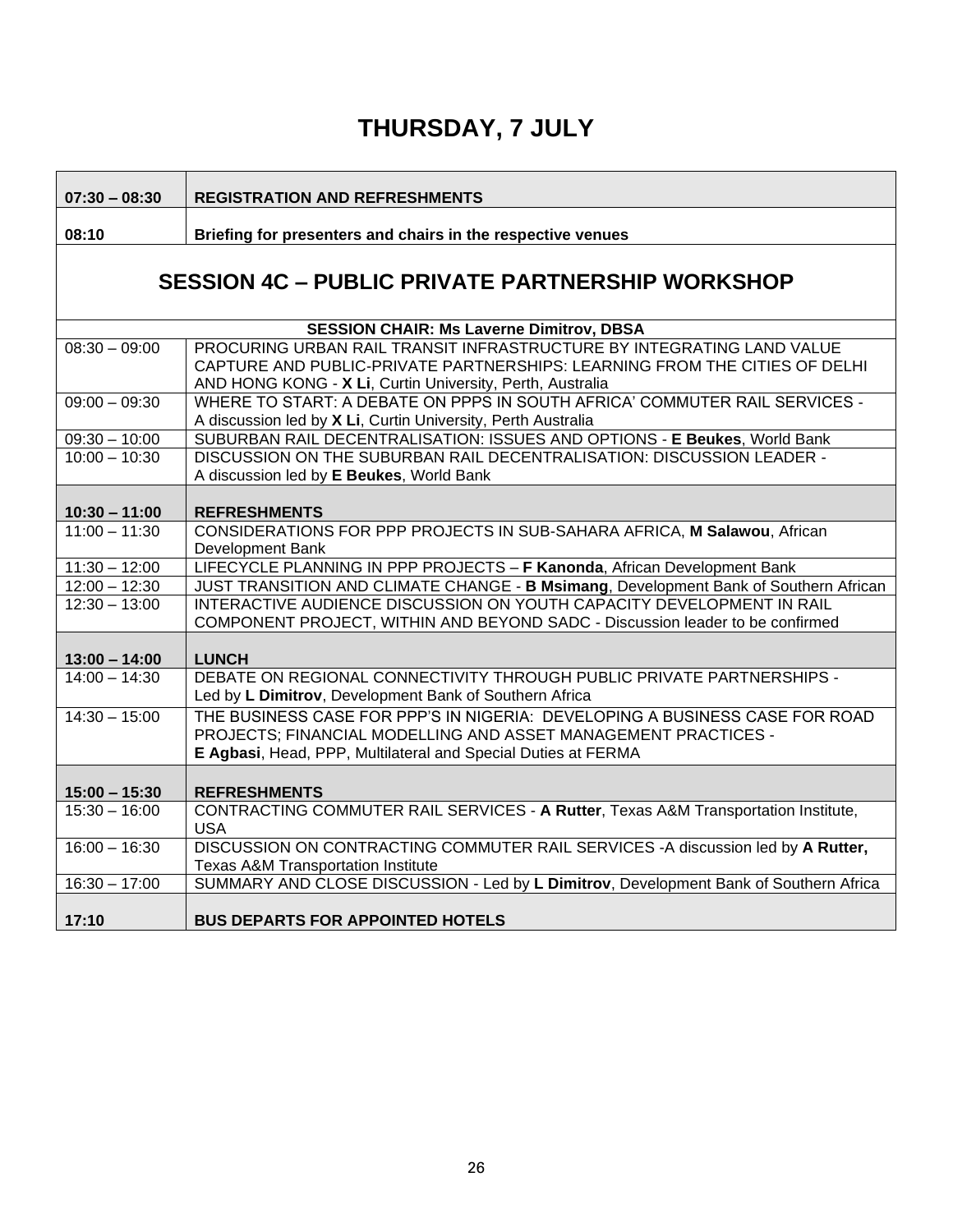**07:30 - 08:30 REGISTRATION AND REFRESHMENTS**

**08:10 Briefing for presenters and chairs in the respective venues**

#### **SESSION 4D – DECADE OF ACTION FOR ROAD SAFETY 2021 – 2030 WORKSHOP (Role of Academia, Research Organizations, NGO's and Private Sector)**

|                 | SESSION CHAIR: Prof Marianne Vanderschuren, University of Cape Town/ SAICE                  |
|-----------------|---------------------------------------------------------------------------------------------|
| $08:30 - 09:00$ | OPENING ADDRESS - MINISTER OF TRANSPORT, Mr F Mbalula                                       |
| $09:00 - 09:15$ | PURPOSE AND OBJECTIVES OF WORKSHOP - M Vanderschuren, University of Cape Town               |
|                 | and President SAICE                                                                         |
| $09:15 - 09:30$ | BUILDING ON THE SAFE SYSTEMS APPROACH - J Rammutla, WSP Africa                              |
| $09:30 - 09:50$ | MULTIMODAL TRANSPORT AND LAND-USE PLANNING (FOCUS AREA 1) - J Coetzee,                      |
|                 | <b>Innovative Transport Solutions</b>                                                       |
| $09:50 - 10:10$ | SAFE ROAD INFRASTRUCTURE (FOCUS AREA 2) - M Vanderschuren, University of Cape Town          |
|                 | and President SAICE                                                                         |
| $10:10 - 10:30$ | VEHICLE SAFETY (FOCUS AREA 3) - L Beard - Automobile Association of South Africa            |
|                 |                                                                                             |
| $10:30 - 11:00$ | <b>REFRESHMENTS</b>                                                                         |
| $11:00 - 11:20$ | SAFE ROAD USE (FOCUS AREA 4) - A Sukhai - University of South Africa (UNISA)                |
| $11:20 - 11:40$ | POST-CRASH RESPONSE (FOCUS AREA 5) - P van der Spuy, ER24                                   |
| $11:40 - 13:00$ | GOOD PRACTICE CASE STUDIES - P Nordengen, Road Transport Management System (RTMS),          |
|                 | E Herbert, Road Safety Partnership South Africa (RSPSA), B Jonsson, South African Road      |
|                 | Federation (SARF), C Smit, South Africans Against Drunk Driving (SADD) and P Muchaka, Child |
|                 | Safe NGO                                                                                    |
|                 |                                                                                             |
| $13:00 - 14:00$ | <b>LUNCH</b>                                                                                |
| $14:00 - 15:00$ | PANEL DISCUSSION: THE ROLE OF ACADEMIA, RESEARCH ORGANISATIONS, NGOs AND THE                |
|                 | PRIVATE SECTOR TO SUPPLEMENT THE SECOND DECADE OF ACTION FOR ROAD SAFETY                    |
|                 | - All Presenters                                                                            |
|                 |                                                                                             |
| $15:00 - 15:30$ | <b>REFRESHMENTS</b>                                                                         |
| $15:30 - 16:30$ | <b>DISCUSSION ALL DELEGATES</b>                                                             |
| $16:30 - 17:00$ | SUMMARY AND CLOSURE                                                                         |
|                 |                                                                                             |
| 17:10           | <b>BUS DEPARTS FOR APPOINTED HOTELS</b>                                                     |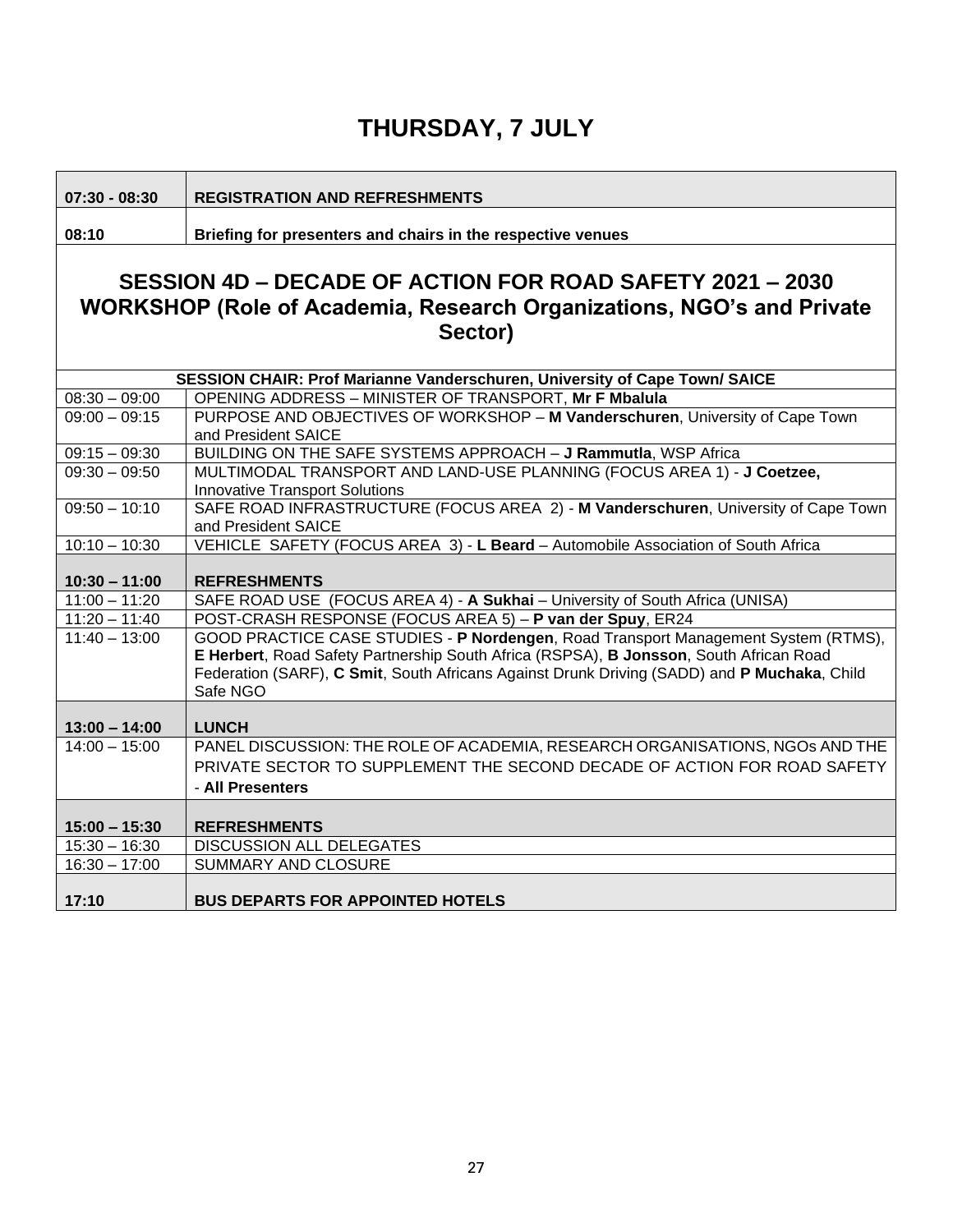**07:30 - 08:30 REGISTRATION AND REFRESHMENTS**

**08:10 Briefing for presenters and chairs in the respective venues**

#### **SESSION 4E – INTEGRATED PUBLIC TRANSPORT NETWORKS**

| <b>SESSION CHAIR: Mr Anele Siwa, Ekurhuleni</b> |                                                                                    |
|-------------------------------------------------|------------------------------------------------------------------------------------|
|                                                 |                                                                                    |
| $08:30 - 09:00$                                 | ANALYSIS OF THE INFLUENCING FACTORS OF SHARED BIKE TRANSFER TO RAIL TRANSIT        |
|                                                 | - C Wen, J Hu, R Tang and W Zhang, Nanjing Tech University, China                  |
| $09:00 - 09:30$                                 | CYCLING TO PUBLIC TRANSPORT STATIONS: THE MOST SUSTAINABLE TRANSPORT MODE          |
|                                                 | COMBINATION - P Onderwater and E da Silva, Hatch Africa                            |
| $09:30 - 10:00$                                 | OPTIONS FOR MERGING A MUNICIPAL OWNED BUS SERVICE INTO THE BROADER PUBLIC          |
|                                                 | TRANSPORT NETWORK: THE CASE OF TSHWANE - D Madumo and N Cheure, CSIR               |
| $10:00 - 10:30$                                 | DISCUSSION: ACHIEVING BETTER MODAL INTEGRATION                                     |
|                                                 |                                                                                    |
| $10:30 - 11:00$                                 | <b>REFRESHMENTS</b>                                                                |
| $11:00 - 11:30$                                 | CRITICAL ISSUES WITH BUS OPERATING COMPANY AGREEMENTS FOR BRT OPERATIONS           |
|                                                 | IN SOUTH AFRICA - D Skrbinsek, Future Of Transport                                 |
| $11:30 - 12:00$                                 | KEY SUCCESS FACTORS FOR EFFECTIVE BRT IMPLEMENTATION IN AFRICAN CITIES-            |
|                                                 | G Fortune, Gershwin Transportation Consultants (GTC)                               |
| $12:00 - 12:30$                                 | BRT INTEGRATION ACROSS MUNICIPALITIES IN GAUTENG PROVINCE: EKURHULENI AND          |
|                                                 | JOHANNESBURG - M Ndamase and G Akinnusi, Gauteng Department Of Roads And Transport |
| $12:30 - 13:00$                                 | DISCUSSION: FURTHER LESSONS TO IMPROVE IMPLEMENTATION BRT PROJECT                  |
|                                                 |                                                                                    |
|                                                 |                                                                                    |
| $13:00 - 14:00$                                 | <b>LUNCH</b>                                                                       |
| $14:00 - 14:30$                                 | UNPACKING OF THE NEW NATIONAL GUIDELINE ON IPTN AS A SUITE OF SERVICE              |
|                                                 | OFFERINGS - I Seedat, National Department of Transport                             |
|                                                 | <b>DISCUSSION: NEW DOT GUIDELINE</b>                                               |
| $14:30 - 15:00$                                 |                                                                                    |
|                                                 |                                                                                    |
| $15:00 - 15:30$                                 | <b>REFRESHMENTS</b>                                                                |
| $15:30 - 16:00$                                 | USING SYSTEMS DYNAMICS MODELLING TO FACILITATE IMPROVED PLANNING AND               |
|                                                 | <b>IMPLEMENTATION OF INTEGRATED PUBLIC TRANSPORT NETWORKS AS EFFECTIVE</b>         |
|                                                 | SPATIAL TRANSFORMATION INSTRUMENTS IN SOUTH AFRICAN CITIES - M Rathogwa and        |
|                                                 | M Mokonyama, CSIR                                                                  |
| $16:00 - 16:30$                                 | ROBUST TRANSPORT PLANNING: CONCEPTUALISING THE CITP AND IPTN PLAN UNDER            |
|                                                 | DEEP UNCERTAINTY - S Cooke, University of Cape Town and M Swart, K Naidoo and C    |
|                                                 | Holderness, City of Cape Town                                                      |
| $16:30 - 17:00$                                 | FRANK VIEWS FROM AN OPERATOR ON THE SUSTAINABILITY OF BRT SERVICES IN SOUTH        |
|                                                 | AFRICAN CITIES - M Noge, Piotrans                                                  |
| 17:10                                           | <b>BUS DEPARTS FOR APPOINTED HOTELS</b>                                            |